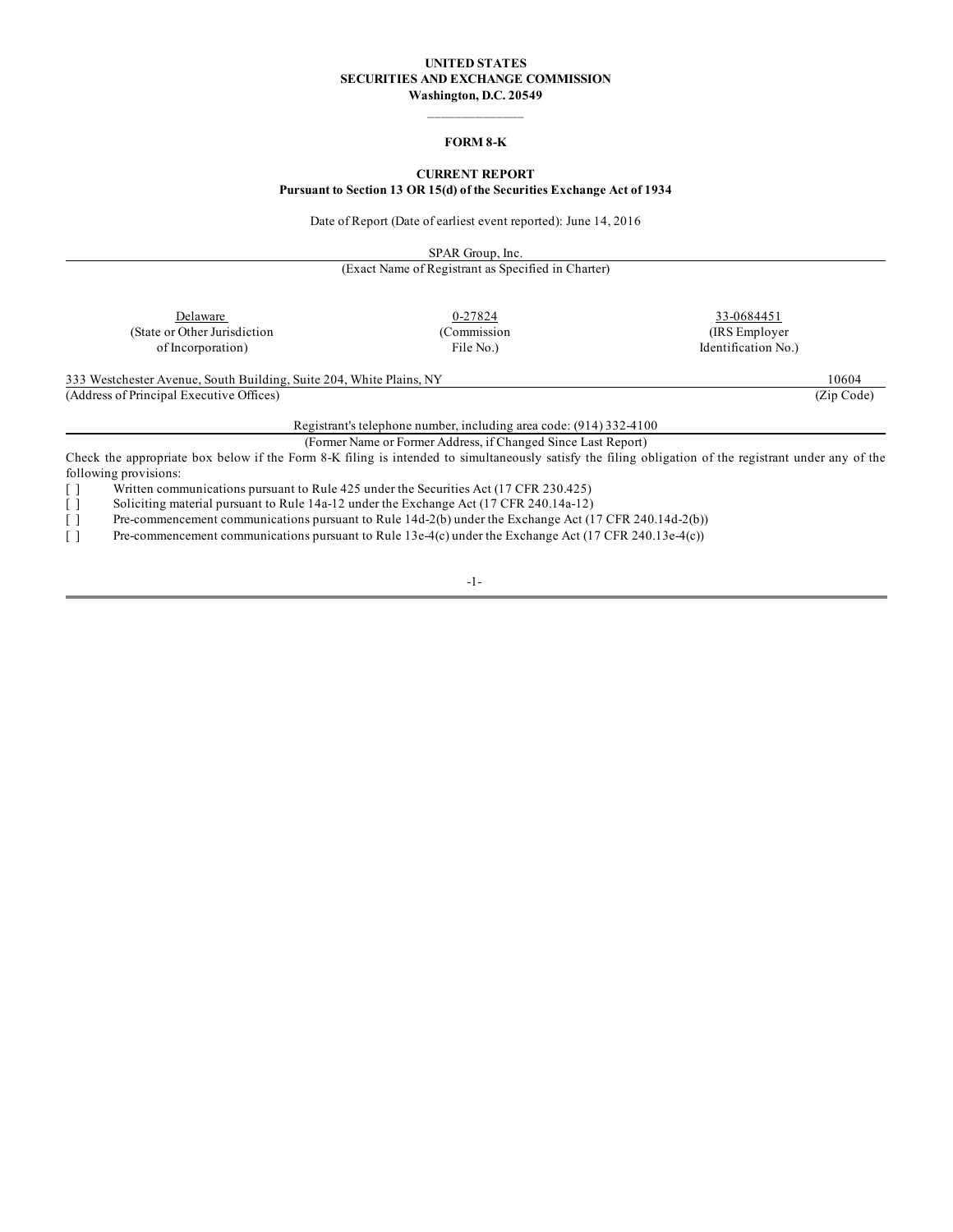### **Item 1.01 Entry into a Material Definitive Agreement.**

SPAR Group, Inc. ("SGRP" or the "Registrant"), and its subsidiaries (together with SGRP, the "Company", "we", "us" and the like) are engaged in providing merchandising services in the U.S.A. and abroad. Substantially all of those merchandising services are provided in the United States by SGRP's subsidiary, SPAR Marketing Force, Inc. ("SMF"). Historically, SMF has contracted for the provision of substantially all of the necessary field administrators from its affiliate, SPAR Administrative Services, Inc., formerly known as SMSI and SPAR Management Services, Inc. ("SAS").

The Amended and Restated Field Management Agreement between SAS and SMF dated as of January 1, 2004 (the "Prior SAS Agreement"), defined and provided for reimbursable expenses and established the "Cost Plus Fee" arrangement where the Company paid SAS for its costs of providing those services plus a fixed percentage of such reimbursable expenses (the "Cost Plus Fee"), which was 4% under the Prior SAS Agreement. Although the Prior SAS Agreement was not extended beyond November 30, 2014, the parties continued to work under its terms while they negotiated a new agreement.

On June 14, 2016, SAS and SMF entered into a new Field Administration Agreement (the "SAS Agreement"), a copy of which is being filed herewith as Exhibit 99.1. In order to provide continuity with the Prior SAS Agreement, the SAS Agreement is effective and governs the relationship of the parties as of December 1, 2014, and amends, restates and completely replaces the Prior Agreement. The SAS Agreement more clearly defines reimbursable expenses, exclusions and procedures and continues the indemnifications and releases provided by the Prior SAS Agreement (which were and are comparable to those applicable to SGRP's directors and executive officers under its By-Laws and applicable law). Significantly, the SAS Agreement reduced the Cost Plus Fee from 4% to 2% effective as of June 1, 2016, which the Company expects will save it at least \$80,000 annually (when compared to the 4% Cost Plus Fee under the Prior SAS Agreement), assuming comparable reimbursable expenses.

SAS is an affiliate of SGRP but is not part of the consolidated Company. Mr. William H. Bartels, a Director and the Vice Chairman of the Company and a major stockholder of SGRP, also is the director and officer of SAS. The stockholders of SAS are Mr. Bartels and family members (his children and nephew) of Mr. Robert G. Brown, a Director, the Chairman and a major stockholder of SGRP, each of whom are considered affiliates of the Company for related party purposes because of their family relationships with Mr. Brown.

No salary reimbursements for Mr. Bartels or Mr. Brown are currently included in such reimbursable expenses or Cost Plus Fee, as such salary reimbursements have not been included in the approved 2016 SAS budget and have not been authorized by SGRP's Audit Committee (as required under related party transaction rules). However, since SAS is a "Subchapter S" corporation and owned by Mr. Bartels and relatives of Mr. Brown, all income from SAS is allocated to them.

SGRP's Audit Committee has approved the SAS Agreement pursuant to its specific duty and responsibility to review and approve the overall fairness of all material related-party transactions, as more fully provided in *Note 5 - Related Party Transactions* to the Company's Unaudited Consolidated Financial Statements in the Company's Quarterly Report on Form 10-Q as filed with the Securities and Exchange Commission on May , 2016 (the "2016 Q1 Report"), and Note 10 - *Related Party Transactions* to the Company's Consolidated Financial Statements in the Company's Annual Report on Form 10-K as filed with the Securities and Exchange Commission on March 14, 2016 (the "2016 Annual Report"), which notes are hereby incorporated by reference into this Current Report.

Please also see those Notes respecting Related Party Transactions in the 2016 Q1 Report and 2016 Annual Report for the services provided by and reimbursable expenses and Cost Plus Fees paid to SAS for the covered periods.

The SAS Agreement is attached hereto and filed herewith as Exhibit 99.1, and is hereby incorporated by reference into this Current Report.

#### **Forward Looking Statements**

This Current Report contains "forward-looking statements" made by SPAR Group, Inc. ("SGRP", and together with its subsidiaries, the "SPAR Group" or the "Company") and this Current Report has been filed by SGRP with the Securities and Exchange Commission (the "SEC"). There also are "forward looking statements" contained in SGRP's Annual Report on Form 10-K for its fiscal year ended December 31, 2015 (as filed, the "Annual Report"), as filed with the SEC on March 30, 2016, in SGRP's definitive Proxy Statement respecting its Annual Meeting of Stockholders to be held on or about May 19, 2016 (as filed, the "Proxy Statement"), which SGRP filed with the SEC on April 27, 2016, and SGRP's Quarterly Reports on Form 10-Q, Current Reports on Form 8-K and other reports and statements as and when filed with the SEC (including this Current Report, the Annual Report, the Proxy Statement, and such other reports, each a "SEC Report"). "Forward-looking statements" are defined in Section 27A of the Securities Act of 1933, as amended (the "Securities Act") and Section 21E of the Securities Exchange Act of 1934, as amended (the "Exchange Act"), and other applicable federal and state securities laws, rules and regulations, as amended (together with the Securities Act and Exchange Act, collectively, "Securities Laws").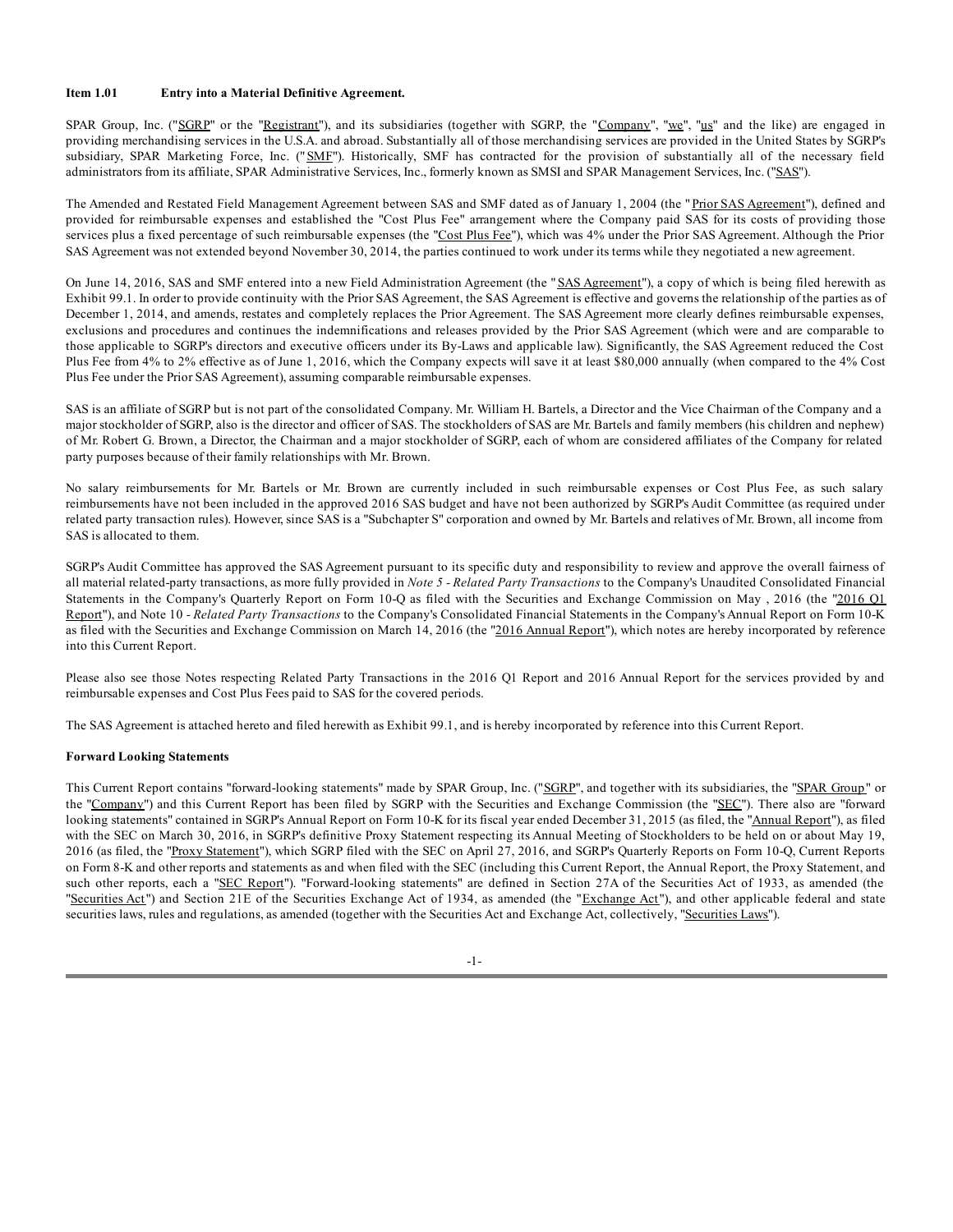The forward-looking statements made by the Company in this Current Report includes (without limitation) any expectations, guidance or other information respecting the pursuit or achievement of the Company's five corporate objectives (growth, customer value, employee development, productivity & efficiency, and earnings per share), building upon the Company's strong foundation, leveraging compatible global opportunities, improving on the value we already deliver to customers, our growing client base, continuing balance sheet strength, customer contract expansion, growing revenues and becoming profitable through organic growth and acquisitions, attracting new business that will increase SPAR Group's revenues, improving product mix, continuing to maintain or reduce costs and consummating any transactions. The Company's forward-looking statements also include, in particular and without limitation, those made in "Business", "Risk Factors" and "Management's Discussion and Analysis of Financial Condition and Results of Operations" in the Annual Report. You can identify forward-looking statements in such information by the Company's use of terms such as "may", "will", "expect", "intend", "believe", "estimate", "anticipate", "continue" or similar words or variations or negatives of those words.

You should carefully consider (and not place undue reliance on) the Company's forward-looking statements, risk factors and the other risks, cautions and information made, contained or noted in or incorporated by reference into this Current Report, the Annual Report, the Proxy Statement and the other applicable SEC Reports that could cause the Company's actual performance or condition (including its assets, business, capital, cash flow, credit, expenses, financial condition, income, liabilities, liquidity, locations, marketing, operations, performance, prospects, sales, strategies, taxation or other achievement, results, risks, trends or condition to differ materially from the performance or condition planned, intended, expected, estimated or otherwise expected by the Company (collectively, "expectations") and described in the information in the Company's forward-looking and other statements, whether express or implied. Although the Company believes them to be reasonable, those expectations involve known and unknown risks, uncertainties and other unpredictable factors (many of which are beyond the Company's control) that could cause those expectations to fail to occur or be realized or such actual performance or condition to be materially and adversely different from the Company's expectations. In addition, new risks and uncertainties arise from time to time, and it is impossible for the Company to predict these matters or how they may arise or affect the Company. Accordingly, the Company cannot assure you that its expectations will be achieved in whole or in part, that the Company has identified all potential risks, or that the Company can successfully avoid or mitigate such risks in whole or in part, any of which could be significant and materially adverse to the Company and the value of your investment in the Company's Common Stock.

You should carefully review the risk factors described in the Annual Report (See Item  $1A - Risk$  Factors) and any other risks, cautions or information made, contained or noted in or incorporated by reference into this Current Report, the Annual Report, the Proxy Statement or other applicable SEC Report. All forward-looking and other statements or information attributable to the Company or persons acting on its behalf are expressly subject to and qualified by all such risk factors and other risks, cautions and information.

The Company does not intend or promise, and the Company expressly disclaims any obligation, to publicly update or revise any forward-looking statements, risk factors or other risks, cautions or information (in whole or in part), whether as a result of new information, risks or uncertainties, future events or recognition or otherwise, except as and to the extent required by applicable law.

-2-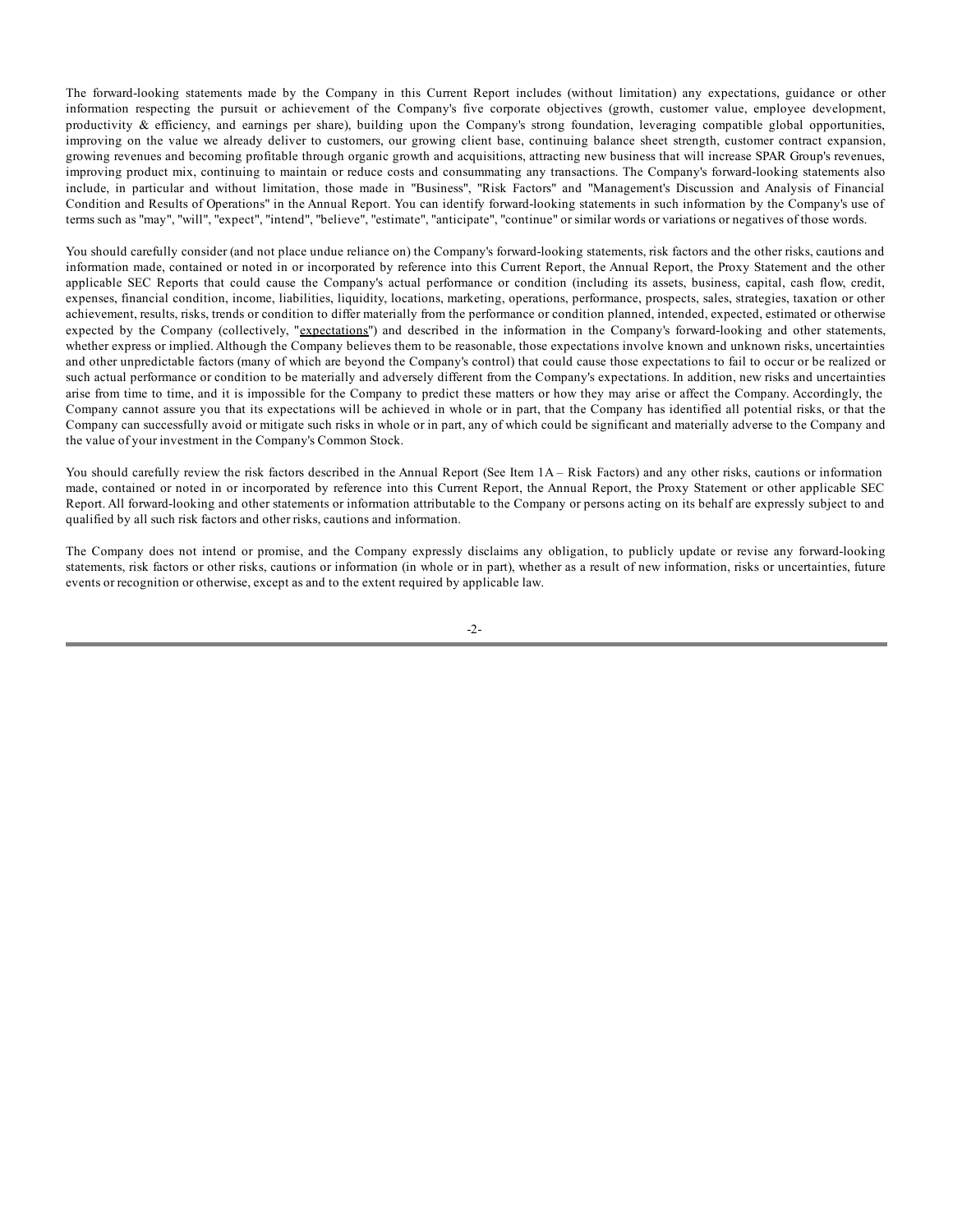## **Item 9.01. Financial Statements and Exhibits.**

(a) Exhibits:

99.1 Field Administration Agreement between SPAR Administrative Services, Inc. (formerly known as SMSI and SPAR Management Services, Inc.), which is an affiliate of SPAR Group, Inc., and SPAR Marketing Services, Inc. (which is a subsidiary of SPAR Group, Inc.), executed on June 14, 2016, and effective as of December 1, 2014, as attached hereto.

## **SIGNATURES**

Pursuant to the requirements of the Securities Exchange Act of 1934, the Registrant has duly caused this report to be signed on its behalf by the undersigned thereunto duly authorized.

Date: June 14, 2016

**SPAR Group, Inc.**

By:  $\frac{1}{s}$  James R. Segreto James R. Segreto, Chief Financial Officer

-3-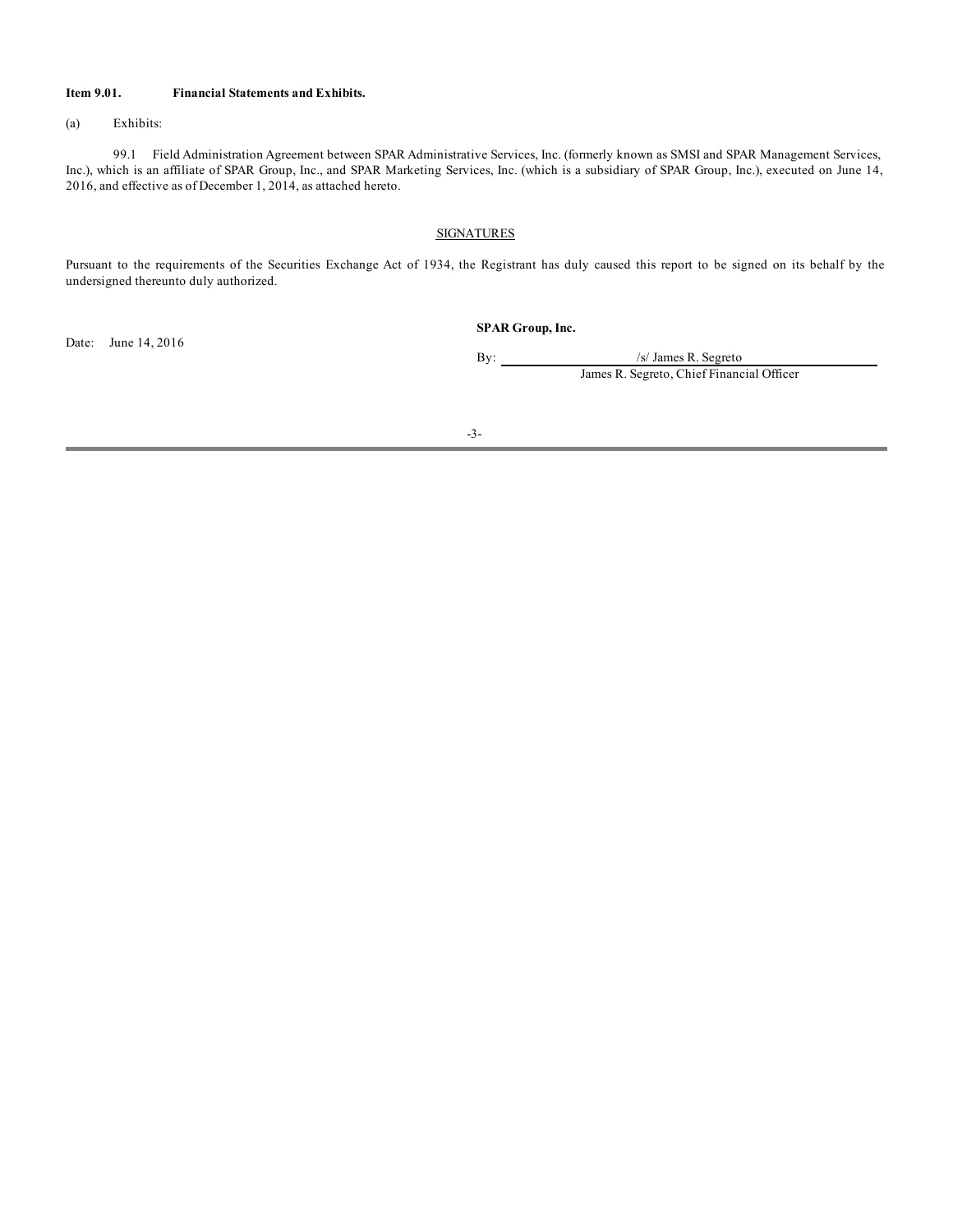# EXHIBIT INDEX

# Exhibit Number Description

99.1 Field Administration Agreement between SPAR Administrative Services, Inc. (formerly known as SMSI and SPAR Management Services, Inc.), which is an affiliate of SPAR Group, Inc., and SPAR Marketing Services, Inc. (which is a subsidiary of SPAR Group, Inc.), executed on June 14, 2016, and effective as of December 1, 2014, as attached hereto.

-4-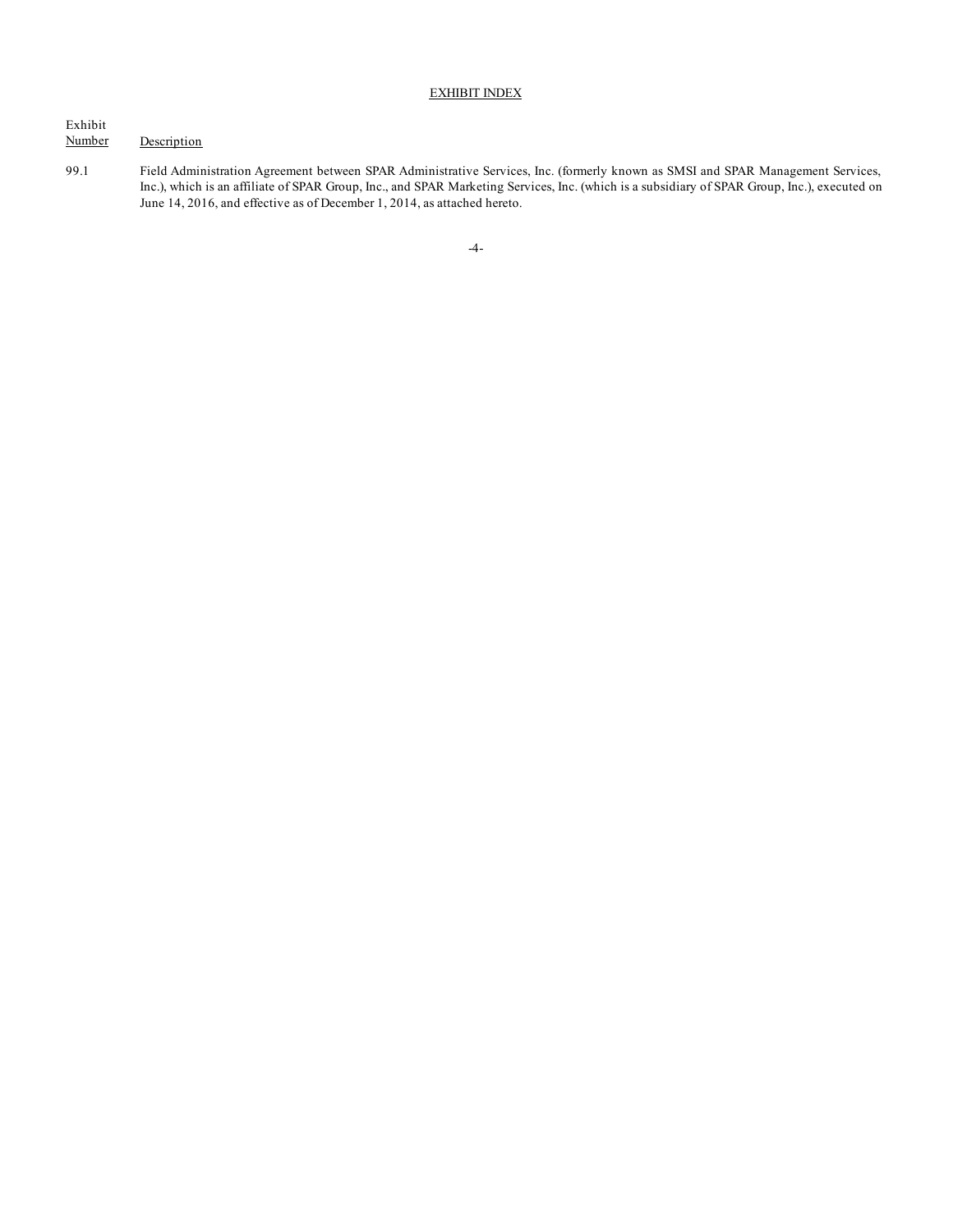### **FIELD ADMINISTRATION AGREEMENT**

**This Field Administration Agreement** (as the same may be supplemented, modified, amended, restated or replaced from time to time in the manner provided herein, this "**Agreement**"), effective as of December 1, 2014 (the "**Effective Date**"), is by and between **SPAR Administrative Services, Inc**.**,** a Nevada corporation formerly known as SMSI and SPAR Management Services, Inc**.,** and currently having its chief executive office at 333 Westchester Avenue, South Building, Suite 203, White Plains, New York 10604 (hereinafter called **"SAS"** or the "**Contractor**"**)**, and **SPAR Marketing Force, Inc**., a Nevada corporation currently having its chief executive office at 333 Westchester Avenue, South Building, Suite 204, White Plains, New York 10604 (hereinafter called **"SMF"** or the "**Company**"). The Contractor and the Company also may be referred to individually as a "**Party**" and collectively as the "**Parties**". The Company also is a SGRP Company, and the Contractor also is a Private Company, as such terms are defined in the Definition Schedule (as defined below). Certain definitions and interpretations applicable to this Agreement are contained in Exhibit A hereto, and the current addresses and contact information for each Party are set forth in Exhibit B hereto (as the same may thereafter be supplemented, modified, amended, restated or replaced by the applicable Parties or Party from time to time in the manner provided herein, the "**Definition Schedule**" and "**Address Schedule**", respectively). Each of the Definition Schedule and Address Schedule and all other exhibits and schedules to this Agreement are part of and incorporated by reference into this Agreement.

### **Recitals**

The SGRP Companies (including the Company) are engaged in the businesses of providing Field Services to its Clients worldwide, and the Contractor has provided and currently provides certain administrative services in the Territory to the Company and (through the Company) to the SGRP Companies respecting the Field Services, which had been previously provided pursuant to the terms of the Prior Agreement and currently are being provided informally on substantially similar terms (collectively, the "**Existing Terms**").

The Parties have agreed to update, amend and restate the terms, provisions and conditions on which the Contractor provides the Services described (and defined) below to the Company in the Territory on a nonexclusive basis (as to each Party), all upon the terms and provisions and subject to the conditions hereinafter set forth.

#### **Agreement**

**NOW, THEREFORE**, in consideration of the mutual covenants and agreement herein contained and other good and valuable consideration (the receipt and adequacy of which is hereby acknowledged by the Parties), the Parties hereto, intending to be legally bound, hereby agree as follows:

1. **Effective Date and Service Term.** This Agreement shall, upon execution and delivery, become effective and legally binding, and amend, restate and completely replace the Existing Terms, as of the beginning of the Effective Date. The Contractor shall provide the Services (as described and defined below) from and after Effective Date through (unless terminated sooner as provided herein) day's end on December 31, 2017 (as extended or sooner terminated, the "**Service Term**"). Unless sooner terminated under Section 10, below, the then currently scheduled end of the Service Term shall be automatically extended for an additional year on each December 31.

2. **Administrative and Related Services Provided by the Contractor**. During the Term, the Contractor shall (a) provide the administrative and related services respecting the Field Services requested from time to time by the Company in accordance with this Agreement if and to the extent such Administrative Service assignments are accepted by the Contractor (the "**Administrative Services**"), and (b) perform all related activities and services (together with the Administrative Services, the "**Services**"). However, the Company has not agreed to procure any particular amount of Services from the Contractor and from time to time uses and will continue to use its own personnel and other servicers. The Company from time to time also may provide (through any SGRP Company), and may independently engage others to provide, certain Field Services that may be administered by the Contractor as part of the Services. The Company and the Contractor shall in good faith establish, implement and improve from time to time mutually acceptable processes, procedures and communication channels for the Company's assignment, coordination, evaluation, reporting, scheduling and supervision of the performance of the Field Services and the Services, the budgeting, reimbursement, invoicing, payment, requirements and other matters under Sections 3 and 5, the Company's provision of human resource and other services to the Contractor and other matters under Section 4, the accounting and auditing standards and requirements and other matters under Section 6, and the obligations, requirements and other matters under the other applicable provisions of this Agreement, and the Parties hereby authorize and approve such inter-Party processes, procedures and communications.

#### -1-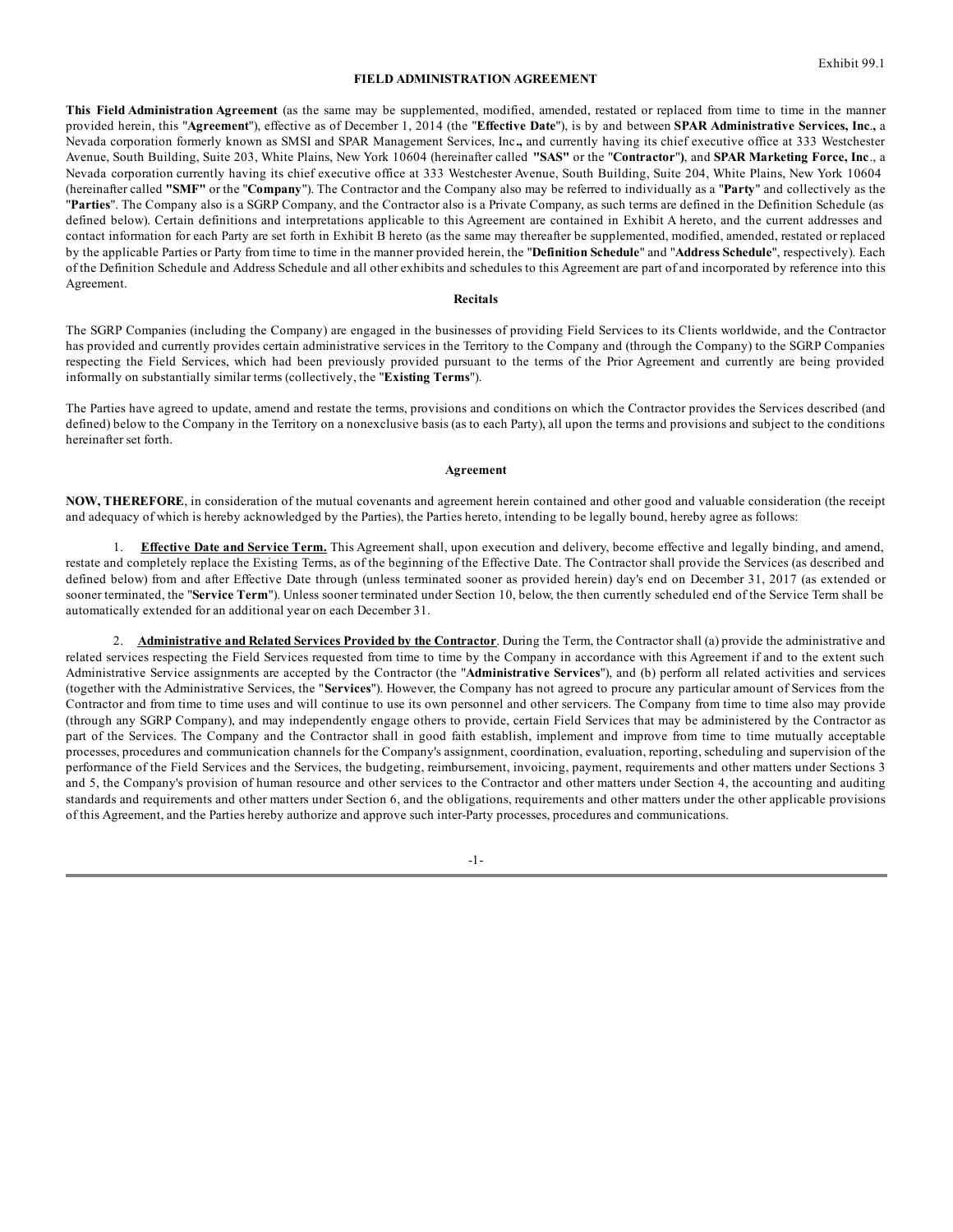3. **Service Cost Reimbursements, Plus Compensation, and Certain Non-Reimbursables and Credits**. Except as otherwise provided in this Agreement, as compensation for the Services by the Contractor (and collectively referred to as the "**Service Compensation**"), the Company shall from time to time in accordance with this Agreement (i) directly fund or reimburse the Contractor for all allowable Net Service Costs (but without duplication), and (ii) pay a fee to the Contractor in the amount of the Plus Compensation, as such terms are defined below.

(b) "**Net Service Costs**" shall mean (i) all Service Costs, and minus (ii) the Offsetting Credits, as such terms are defined below.

(c) "**Service Costs**" shall mean any and all documented costs and expenses Mutually Approved by the Parties (as defined below) and reasonably incurred by the Contractor in performing the Services for the SGRP Companies pursuant hereto during the relevant period(s) other than the Non-Reimbursable Costs (as defined below), including (without limitation) any and all of the following (but without duplication):

- (i) Compensation (as defined below);
- (ii) travel and other reimbursable field and administrative out of pocket costs and expenses incurred and documented in accordance with SGRP Policies;
- (iii) purchases of equipment and supplies (where expensed rather than depreciated or amortized);
- (iv) depreciation and amortization of equipment (where not expensed);
- (v) insurance premiums, including (without limitation) the cost of any workman's compensation insurance incurred by the Contractor during such period;
- (vi) franchise (other than those based on income) and sales taxes and fees imposed on the provision of the Services;
- (vii) rent, utilities, supplies, mailing and shipping charges, and other administrative expenses (including accounting and legal fees) incurred in the normal course of performing the Services; and
- (viii) other overhead Mutually Approved by the Parties;

provided, however, that (A) the Services Costs shall not in any event include any Non-Reimbursable Costs (as defined below), and (B) the Contractor will make reasonable effort to ensure Services Costs shall not in any event exceed the applicable amounts (or the applicable rates in the case of salaries or hourly wages) Mutually Approved by the Parties. To the extent that Service Costs apply to both Services for the Company and other activities (including services for others), the Company's portion of the shared costs will based on the Company's specific usage of the goods, services or other items generating such shared costs, but if such Service Costs cannot be so allocated specifically, such Service Costs shall be allocated in such reasonable proportion as the Parties may mutually agree in writing in their reasonable discretion. The Contractor agrees that it will not knowingly include any Non-Reimbursable Costs (in whole or in part) in the Service Costs invoiced to the Company and agrees to make reasonable effort to check with the Company's CFO and Corporate Controller in advance (which may contained in an email) respecting any charges that could reasonably be considered Non-Reimbursable Costs (in whole or in part) before including them in the invoiced Service Costs. In the event a Party learns that any potentially Non-Reimbursable Costs have been included (in whole or in part) in the Service Costs invoiced to the Company (other than through notice of such inclusion from the other Party), the discovering Party will give prompt written notice (which may be contained in an email) to a other Party's Designated Representative (see Exhibit B). The Company shall have 30 business days to question or object in writing (which may be contained in email) after the earlier of such notice from the Contractor or the Company's discovery and realization that any Non-Reimbursable Costs (in whole or in part) have been inadvertently included (in whole or in part) in the Service Costs invoiced to the Company (irrespective of when the actual inclusion may have incurred). "**Mutually Approved by the Parties**" shall mean an item that has been both Approved by the Company and Approved by the Contractor. " **Approved by the Company**" shall mean matters (including Service Cost categories, items, salaries, rates and other amounts) approved, requested, submitted or directed by the Company in writing in its sole discretion or pre-approved by the Company in the Annual Reimbursable Budget. The Contractor may rely on any approval, request, submission or direction of the applicable Designated Representative (for example, a request by SGRP's COO to add an additional regional administrator). "**Approved by the Contractor**" shall mean matters (including Service Cost categories, items, salaries, rates and other amounts) approved, requested, submitted or directed by the Contractor in writing in its sole discretion or pre-approved by the Contractor in the Annual Reimbursable Budget. The Company may rely on any approval, request, submission or direction of the applicable Contractor's Management (for example, inclusion of an item in an invoice or other bill to the Company). In the event the Contractor and management of the Company cannot reach the required mutual agreement on a matter (whether under this subsection or otherwise) and the Contractor continues to object to the Company's position on that matter, that matter shall be decided by the SGRP Audit Committee, whose decision shall be final and binding on both Parties. (For clarity, if either Party disagrees with the Audit Committee's decision, that Party will continue to have its voluntary termination rights under this Agreement.) "**Designated Representative**" for a Party shall mean the persons identified as its Designated Representatives on the Address Schedule hereto. "**Compensation**" shall mean any salary, wage, fee, benefit, employee charge (including withholding, any payroll, employment, insurance or similar tax), or similar cost or expense for the compensation or remuneration of an employee, contractor, merchandiser, consultant or other person.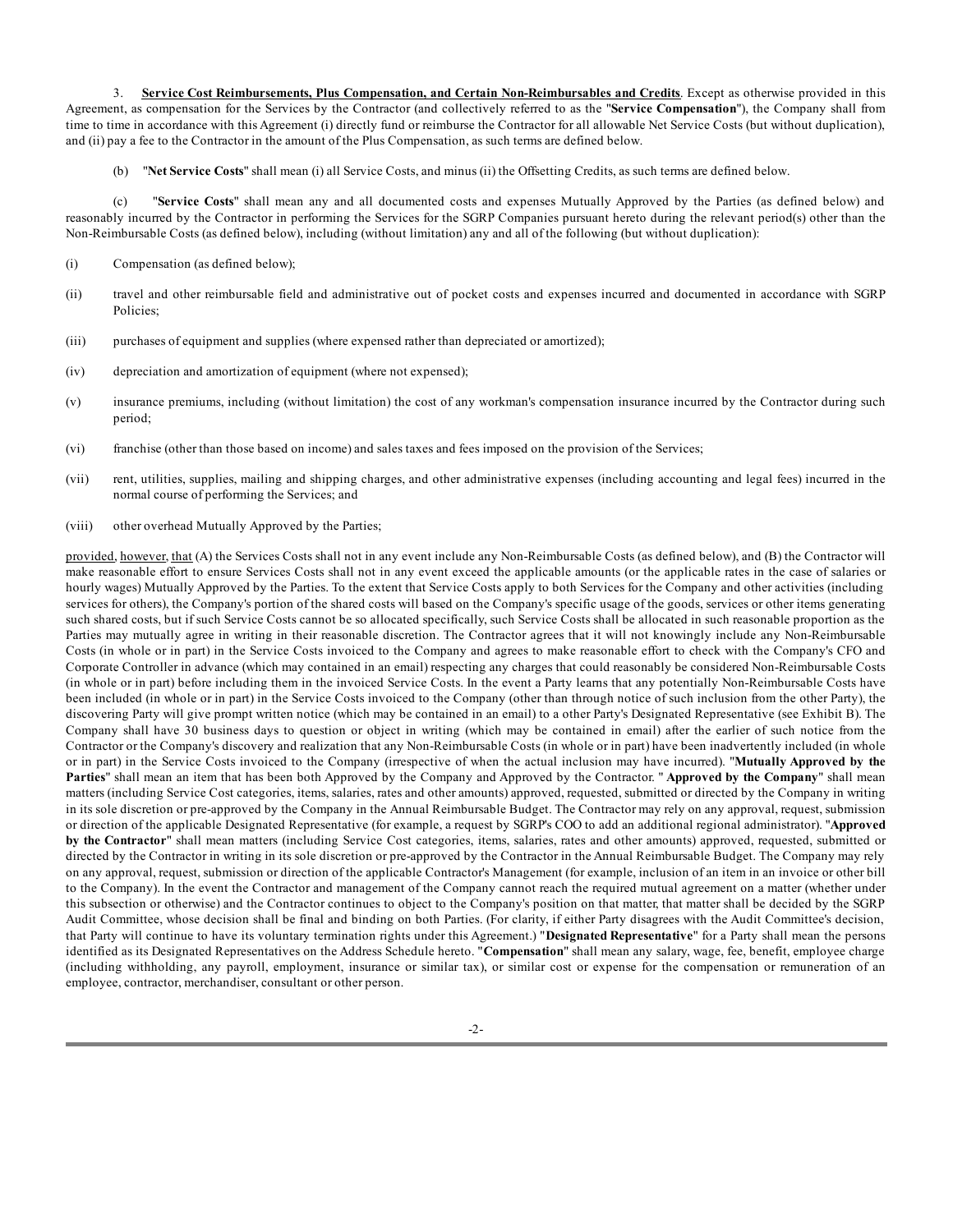(d) "**Non-Reimbursable Costs**" shall mean any and all costs, expenses and other obligations and liabilities (whenever arising) for the relevant period(s) of every kind, description or nature involving or respecting any of the following (but without duplication):

- (i) any Service that was not actually performed as requested or instructed by the Company or Client, as applicable;
- (ii) all Claims and Losses in excess of \$50,000 in the aggregate in any year from any and all Proceedings, in each case other than (A) the related reasonable fees and expenses of attorneys and related professionals representing the Contractor in any Proceeding involving the Services, or (B) any D&O Reimbursable Indemnification (as defined below);
- (iii) any Claim or Loss to the extent (and in the proportion) attributable to any act or omission of the Contractor or any of its Representatives constituting bad faith, gross negligence, willful misconduct or infringement as finally determined under applicable law, in each case other than any D&O Reimbursable Indemnification;
- (iv) any trade debt, credit card obligation, deferred purchase price, capital lease or other indebtedness of any kind or nature whatsoever or any interest thereon, whether owed to any financial institution, any Affiliate (*e.g.*, intercompany, employee and stockholder advances) or any other person except to the extent Mutually Approved by the Parties;
- (v) any income or franchise tax (including the Alternative Minimum Tax) or similar tax based on taxable income or assets paid or required to be paid to any governmental authority (but for clarity not any routine periodic filing fees or withholding, payroll, employment, unemployment insurance or similar tax or charge), and any preparation expense and liability for any related tax return or report filed or required to be filed with any governmental authority;
- (vi) any payment to, or for the benefit or at the direction of, any officer, director, stockholder or otherAffiliate of the Contractor or its Affiliates of (A) any advance, loan, guaranty, pledge or similar support, (B) any dividend, distribution or similar amount, or (C) any Compensation (other than an employee's permitted compensation under clause (vii), below, even though he or she may also be a stockholder);
- (vii) any payment to, or for the benefit or at the direction of, any employee, contractor, merchandiser or consultant of the Contractor or its Affiliates of (A) any advance, loan, guaranty, pledge or similar amount or support, or (B) any Compensation in excess of the applicable rates or amounts (including any allocated share of any person) Approved by the Company;
- (viii) any Compensation (in whole or in part) for any person specified in any Exclusion Notice (as defined below) used directly or indirectly in the supervision, administration, support, performance or other aspect of any of the Services after the Contractor's receipt of such notice, as and to the extent specified by the Company in such notice; or
- (ix) any Compensation or other cost or expense of paying, performing, supporting, administering or supervising any business, operation or other activity by the Contractor to the extent not related to the Services, including (without limitation) providing any goods or services for anyone other than a SGRP Company or conducting any other business activity other than respecting the Services.

However, Non-Reimbursable Costs shall not include any cost or expense to the extent, for the specific purpose and period (if any) and subject to the conditions (if any) Mutually Approved by the Parties.

(e) "**D&O Reimbursable Indemnification**" shall mean any Claim or Loss in any Proceeding involving the Services respecting any indemnification or defense of any officer or director of the Contractor or any other employee or Representative of the Contractor required to be indemnified or defended under the Contractor's by-laws or board resolutions (each a "Defendant"), in each case excluding any and all amounts (A) to the extent (and in the proportion) attributable to any act or omission of such Defendant not involving Proper Conduct as finally determined under applicable law, or (B) paid or reimbursed to the Contractor or such Defendant, or otherwise covered through direct payments or expenditures, by any applicable insurance. However, D&O Reimbursable Indemnification shall always include the reasonable fees and expenses of attorneys and related professionals jointly representing the Contractor and all of its own indemnified Representatives in any Proceeding involving the Services, and but fees or expenses of additional separate counsel engaged by any of them shall always constitute Non-Reimbursable Costs. "**Proper Conduct**" shall mean any action or conduct of the Defendant if all of the following are true with respect thereto: (i) the Defendant acted in good faith, (ii) the Defendant acted in a manner the Defendant reasonably believed to be in or not opposed to the best interests of the Contractor and its subsidiaries and affiliates (including the Company), (iii) with respect to any criminal Proceeding, the Defendant had no reasonable cause to believe such action or conduct was unlawful, and (iv) such action or conduct would not have otherwise disqualified the Defendant from receiving indemnification from the Contractor under the General Corporation Law of the State of Delaware, as amended, if that law applied to the Contractor, *mutatis mutandis*.

(f) "**Plus Compensation**" for the relevant period shall mean an amount equal to the Plus Percentage of the remainder of (A) the allowable Net Service Costs for such period, minus (B) the Non-Plus Costs for such period. "**Plus Percentage**" shall mean four percent (4.00%) prior to June 1, 2016, and two percent (2.00%) on and after June 1, 2016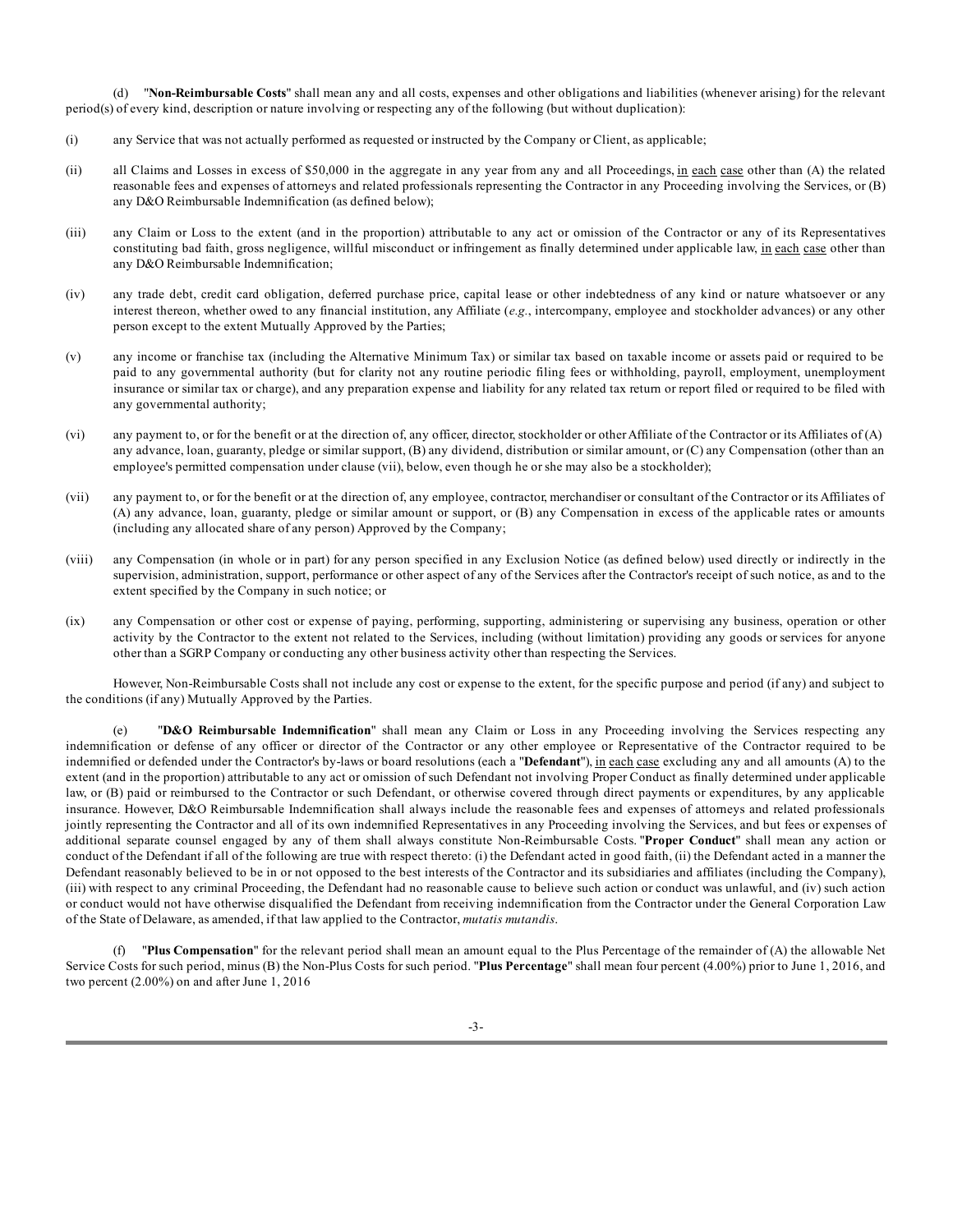(g) "**Non-Plus Costs"** shall mean, to the extent applicable and constituting a Service Cost for the relevant period, any and all (i) litigation costs (including the related reasonable fees and expenses of attorneys and other professionals) incurred by the Contractor (or paid for or credited to the Contractor by the Company), including any and all (A) reimbursable Losses related to such litigation and (B) D&O Reimbursable Indemnification, (ii) amounts invoiced to the Contractor by any SGRP Company for allocated employee or other services or the costs of goods or services provided (at the initial expense of a SGRP Company) by a SGRP Company or others through a SGRP Company to or for the benefit of the Contractor to the extent rebilled as Service Costs by the Contractor to the Company, including (without limitation) those invoiced under Section 4(c) hereof, and (iii) Claims and Losses paid or payable by the Contractor as the Indemnifying Party (or paid for or credited to the Contractor by the Company).

(h) "**Offsetting Credits**" shall mean any and all rebates, refunds, returns of premium or capital, personnel payments or withholdings, and other amounts received directly or indirectly by or for the benefit of the Contractor from any person (other than any SGRP Company) during the applicable period with respect to any Service Costs (whenever billed), without duplication, provided, however, that the Offsetting Credits shall not include, and the Contractor may retain for its own benefit, all Offsetting Credits for vendor credits, payments or withholdings in excess of the aggregate corresponding specific Service Costs. Offsetting Credits also include (without limitation) amounts paid by any other Private Company to the Contractor for Service Costs billed to such other Private Company to the extent such Service Costs are also billed to the SGRP Companies.

(i) "**Annual Reimbursable Budget**" shall mean the mutually acceptable annual expense budget for allowable Service Costs for a particular calendar year approved in writing by the Parties, as the same may be supplemented, modified, amended, restated or replaced from time to time with the written consent of both Parties (including amounts Approved by the Company during the year). The Parties shall work together in good faith to develop, finalize and approve the Annual Reimbursable Budget for each year by no later than January 31 of such year. If not completed and mutually approved by January 1 of the new budget year, then the preceding year's Annual Reimbursable Budget (as duly amended) shall apply to such forthcoming year until a new Annual Reimbursable Budget for such year has been so completed and mutually approved. In the event the Contractor and management of the Company cannot reach the required mutual agreement on a matter (whether under this subsection or otherwise), that matter shall be decided by the SGRP Audit Committee, whose decision shall be final and binding on both Parties. The Annual Reimbursable Budget for 2015 shall be deemed to be the Service Costs Approved by the Company for 2015. For clarity, as an independent contractor the Contractor is free to budget and spend (without reimbursement from the Company) whatever the Contractor desires for any item or person/position in addition to or excess of amounts Approved by the Company.

4 . **Certain Employee Benefits and Services Provided by the Company to the Contractor**. The Company agrees that, to the greatest extent permitted by applicable law and the applicable policies, (i) the employees whose compensation has been Mutually Approved by the Parties as a reimbursable Service Cost and (ii) if and to the extent requested by the Contractor, each other officer or employee of the Contractor will be included in the health and other insurance policies provided to the Company's own employees from time to time on the same terms and conditions as the Company's own employees. The Contractor will provide the necessary information requested by the Company and work in good faith with the Company to satisfy the requirements of that arrangement.

(b) The Parties agree that, in order to maximize their favorable pricing and other terms, the Company will have the right to enter into a master payroll and service agreement with an independent payroll contractor to process and administer the payroll and withholding tax payments for the Company (and for the Contractor through the Company), and the Contractor hereby authorizes the Company to deal with the independent payroll contractor on the Contractor's behalf and have the independent payroll contractor process and administer the payroll and withholding tax payments for the Contractor on the same terms and conditions as for the Company. The Contractor will provide the necessary information requested by the Company and work in good faith with the Company to satisfy the requirements of that arrangement.

(c) The SGRP Companies from time to time (in their discretion) may provide various additional services to the Contractor (upon its request if not currently performed) pursuant to this Agreement and their mutual agreement, including (without limitation) accounting, administrative, benefit, human resource, insurance, legal, office, payroll, personnel, procurement, recruitment and other supporting services. The Contractor will provide the necessary information requested by the Company and work in good faith with the Company to satisfy the requirements of that arrangement.

(d) Except as otherwise provided in this Section, the applicable SGRP Company will charge the Contractor for the health benefit and payroll expenses described in subsections (a) and (b) of this Section, and may (in its discretion) charge the Contractor for the expenses allocated to the Contractor based on its usage of or benefit from the services described in subsection (c) of this Section. The applicable SGRP Company will invoice the Contractor for those expenses, and each such invoice shall be deemed to have automatically generated an equivalent credit for payment of such invoice by the applicable SGRP Company. For clarity, those invoiced amounts are Service Costs, Net Service Costs and (in the case of invoices under subsection (c) of this Section only) Non-Plus Costs except in each case to the extent expressly excluded as Non-Reimbursable Costs.

 $-4-$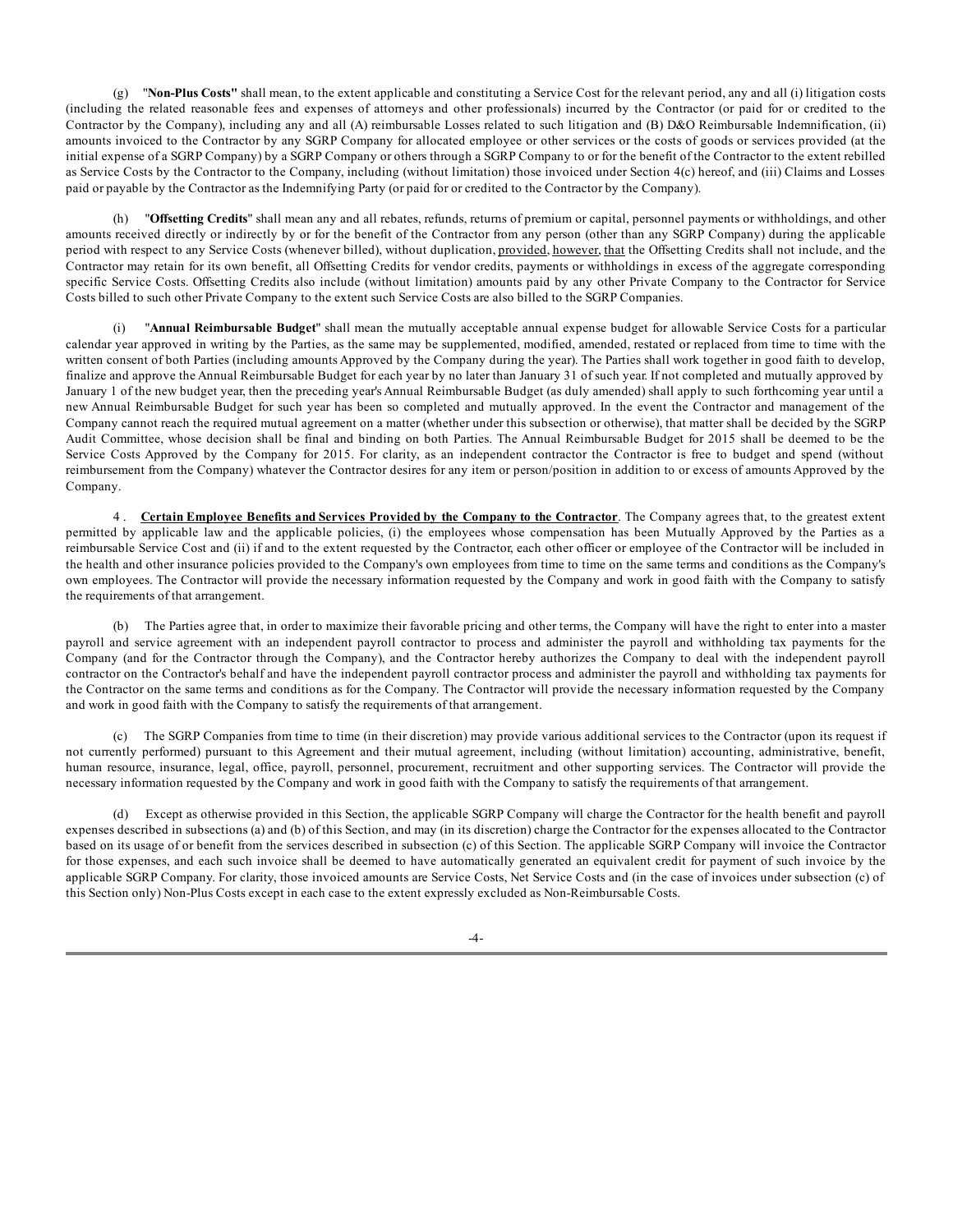For clarity: if the Company invoices the Contractor for any health insurance costs for a Service Employee and the Contractor pays the amount of that invoice, that amount will be considered to be a Service Cost entitled to reimbursement to the extent it is an allowable Net Service Cost but will not be a Non-Plus Cost and thus is entitled to such markup; and subject to the applicable exclusions and exceptions, amounts paid directly by the Company for services provided to the Contractor (including payroll) count as a "Service Cost" but will not actually be reimbursed to the Contractor to the extent directly paid or made available to the independent benefit or payroll contractor as provided in this Agreement.

(f) If the Contractor obtains the required letter of credit or cash security to secure the Workers Compensation Liability Insurance premiums, the Company agrees to fund its proportionate share of the cash collateral required to secure the letter of credit or cash security from time to time as needed, and if the cash collateral exceeds the amount the cash collateral required to secure the letter of credit, the Contractor shall return the Company's proportionate share of such excess to it. The cash so advanced by the Company shall be deemed to be a loan by the Company to the Contractor, repayable upon expiration of the letter of credit in an amount equal to the Company's proportionate share of the returned cash collateral (if any).

5 . **Funding, As Needed Funding, Reconciliation and Invoicing of Net Service Costs, Etc**. The Parties have established procedures and information exchanges, and will continue to work together to refine and improve them, permitting the Company to fund (against the Company's receipt of the corresponding supporting details and backup) the allowable Net Service Costs in advance or concurrently on a "just in time" basis to the Contractor so as to reasonably minimize the float in the Contractor's account and any interest expense to the Company incurred to finance such funding. Amounts funded by the Company to the Contractor for allowable Net Service Costs shall be used by the Contractor only for payment of such costs. However, rather than actually being funded or reimbursed to the Contractor, to the extent the Company pays any independent vendor directly on behalf of the Contractor (including any benefits or payroll contractor) the Net Service Costs will instead be funded by the Company directly to such vendor or its designated account.

(b) The Contractor shall make every effort to submit a reconciliation invoice within fifteen (15) days after the end of each month for the actual allowable Service Costs for such month with a detailed reconciliation of the amounts previously funded and directly paid by the Company against the actual amount for the month, but the Company shall not be required to pay any Service Cost invoiced more than 120 days after they become known by or are billed to the Contractor (whichever occurs first). Invoices shall be in such form and contain such detail and backup as the Company or its auditors may require from time to time. To the extent the pre-funded and directly paid amounts for the month are less than the actual allowable Net Service Costs for such month, the Contractor shall bill the Company for that deficiency in such invoice. To the extent the pre-funded and directly paid amounts for the month exceed the actual allowable Net Service Costs for such month, the Contractor shall note such excess as a credit on that invoice and apply such credit to the next succeeding invoice(s) to the Company. The Company shall have the right to offset any payment due to the Contractor under this Agreement by any and all amounts owed to the Company by the Contractor under this Agreement.

(c) Except as may otherwise be the case with respect to allowable Net Service Costs, the Company shall make all payments to the Contractor by wire transfer of immediately available funds to the Contractor at such bank and address as the Contractor may from time to time provide to the Company in writing. The Company shall not be required to pay any monthly reconciliation invoice until after it has received such invoice and detailed reconciliation for that month.

(d) The Company shall have the right at its own cost and expense to audit the Contractor's books and records respecting such costs and expenses from time to time upon reasonable notice to the Contractor, provided that the audit shall be conducted in a manner that is not unreasonably disruptive of the Contractor's business.

(e) If the Contractor provides Services for any SGRP Company other than the Company at the request of the Company, the Contractor will, as and to the extent directed in writing by the Company, separately invoice such other SGRP Company in the same manner as provided above for invoicing the Company and collect and receive payment from such other SGRP Company in accordance with this Agreement.

## 6. **Accounting, Audited Financial Statements and Audits**. The Contractor acknowledges to and covenants and agrees with the Company that:

(a) the Contractor will keep true and correct accounting books and records respecting all of its assets, business, liabilities and operations on an accrual basis in accordance with U.S. GAAP, applicable Exchange Rules and Securities Law and other applicable law, will keep all of its books and records readily accessible and provide prompt access to them for review (including the making of summaries and copies) upon request by SGRP, the Company, the SGRP Auditor or any of their respective Representatives (each a " **Reviewer**"), and the Contractor and its Representatives shall assist and cooperate fully with each Reviewer, in each case as such Reviewer may from time to time may request (which may be made in an email);

-5-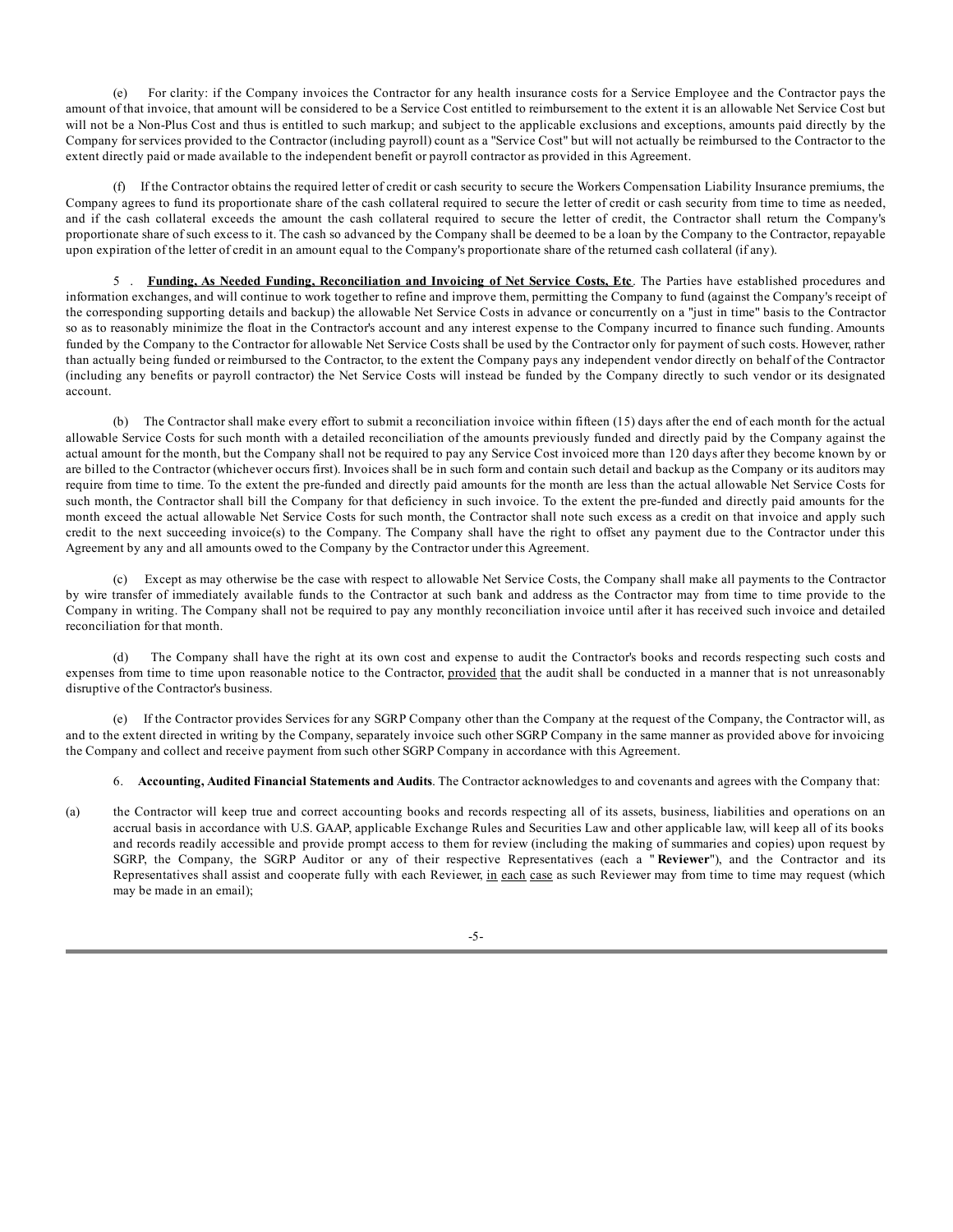- (b) the Contractor will prepare monthly and annual financial statements and related account analyses in such form and with such detail and supporting documents as the Company may reasonably require and deliver them to the Company as soon as they are available, but in any event making every reasonable effort to deliver them byno later than the 30<sup>th</sup> day after the end of each month for monthly statements (including December);
- (c) the Contractor's annual financial statements will be audited and reported upon by the SGRP Auditor in conformance with US GAAP, all at the expense of the Company, the SGRP Auditor shall be deemed to have been engaged by the Contractor for such audit as and when engaged for the same period by SGRP, the Contractor shall cooperate, and cause its Representatives to cooperate, fully with the SGRP Auditor and its Representatives, the Contractor will comply with any end of period or year adjustments required by such auditors , who also will review any other matters relating, directly or indirectly, to its financial condition, and the SGRP Auditor will report simultaneously to the Company and the Contractor;
- (d) the Contractor will not raise any, and hereby waives every, conflict of interest or other objection that may currently or from time to time hereafter exist or be perceived to exist as a result of any such audit or other interaction with the SGRP Auditor or any previous or continuing engagement by SGRP or any of its subsidiaries of the SGRP Auditor, whether before or after the date hereof, and any and all work papers, work product and privileged and other materials produced by or through the SGRP Auditor will be the property of both the Contractor and Company or of the SGRP Auditor, as applicable;
- (e) the Contractor shall permit and fully cooperate with the SGRP Auditor in examining any and all of the books and records of the Contractor that the SGRP Auditor may deem relevant to its quarterly review, annual audit or other procedures for any SGRP Company or its annual audit of the Contractor, all at the expense of the Company; and
- (f) the Contractor shall provide, and shall cooperate with SGRP in developing or obtaining, any and all information in a timely manner in such form and with such detail as SGRP or the SGRP Audit Committee may from time to time request in connection with any current, periodic or other reporting or disclosure required under U.S. GAAP, applicable Exchange Rules and Securities Law and other applicable law or to confirm the Contractor's compliance with SGRP's Ethics Code.

7. **Certain Acknowledgments and Agreements by Contractor as an Affiliated Vendor, Etc.** The Contractor acknowledges to and covenants and agrees with the Company that: SGRP's shares of common stock are currently listed on the Nasdaq Stock Market and publicly traded, SGRP files various SEC Reports with the SEC, and applicable Exchange Rules and Securities Law require periodic scrutiny by the SGRP Audit Committee descriptions of related party agreements and transactions and changes therein from time to time in those SEC Reports; the SGRP Audit Committee has determined that the Contractor is an "Affiliate" of SGRP under applicable Exchange Rules and Securities Law and its Ethics Code and this Agreement and the transactions contemplated hereunder are and will continue to be a related party agreement and related party transactions, respectively, until such time (if ever) as the SGRP Audit Committee makes a different determination; and the Contractor has previously adopted the SGRP Ethics Code and hereby ratifies and confirms that adoption, and the Contractor and each of its directors, officers, employees and other Representatives are and will continue to be bound by the SGRP Ethics Code, including the restrictions respecting related party transactions, business conduct and other ethical matters, and blackout periods and transactions respecting SGRP shares.

8. **Certain Acknowledgments and Agreements by the Parties respecting Dual Positions, Counsel, Etc.** The Parties acknowledge to and covenant and agree with each other that: a Party may engage the same person in one or more positions (e.g., Director, Executive Officer or other officer or Representative), and the same person also may serve in one or more positions (e.g., Director, Executive Officer or other officer or Representative) of SGRP or any one or more of its subsidiaries (including the Company) or affiliates, which dual or multiple positions shall not be deemed to be a conflict for such person or by or with any Party; the General Counsel of SGRP from time to time has provided and may continue to provide advice and documents (on behalf of SGRP and SMF) to the Contractor and the other Private Companies, but in doing so (i) he is representing SGRP and SMF and not representing the Contractor or any other Private Company, and (ii) SGRP and the Company are not waiving any of their attorney-client privileges with such General Counsel; and the Contractor will not raise any, and hereby waives every, conflict of interest or other objection that may currently or from time to time hereafter exist or be perceived to exist as a result of any such advice, document or other interaction with such General Counsel or any previous or continuing representation of SGRP or any of its subsidiaries by such General Counsel, whether before or after the date hereof, and any and all work papers, work product and privileged and other materials produced by or through such General Counsel will be the sole property of the Company or such General Counsel, as applicable.

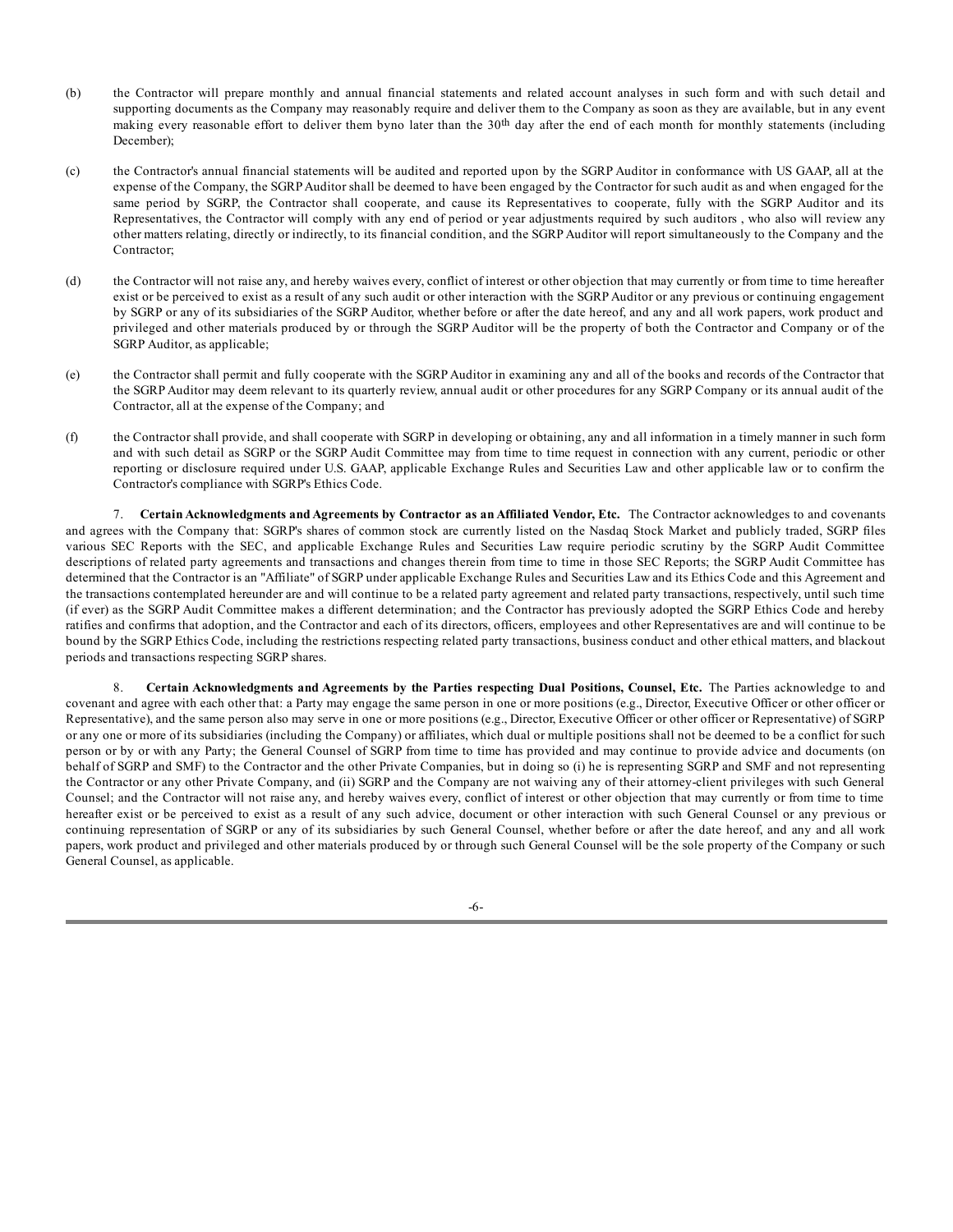9 . **Mutual Exculpations and Limitations of Liability.** Each Party (in such capacity, the "**Releasing Party**") agrees with the other Party (in such capacity, the "**Other Party**") that each of the individual Representatives of the Other Party (i.e., the Representatives who are human beings) (each a "**Released Representative**") shall not incur or have any, and the Releasing Party hereby absolutely, unconditionally, irrevocably and expressly waives and releases forever any and all, liability for any Claim or Loss that could now or hereafter be asserted by the Releasing Party against each Released Representative for any and all acts or omissions of or other Claims against the Other Party in connection with this Agreement or any resulting Losses, whether known or unknown; provided that nothing in this subsection is intended, or shall be deemed or construed, to waive, release, limit or otherwise affect any Claim or Loss that the Releasing Party may at any time have against (i) any of the Released Representatives under applicable law for their own actionable acts or omissions or (ii) the Other Party itself under this Agreement or applicable law.

(b) No Affiliate of a Party shall be liable, or deemed or construed to be liable, for any obligation of such Party under this Agreement; provided that nothing in this subsection is intended, or shall be deemed or construed, to waive, release, limit or otherwise affect any Claim or Loss that a Party may at any time have against (i) any of the Affiliates of the other Party under applicable law for their own actionable acts or omissions or (ii) the other Party itself under this Agreement or applicable law.

(c) No Party shall be liable to the other Party for any lost profit or consequential, exemplary, punitive, statutory or other special damages, and each Party hereby unconditionally, expressly and forever waives any right it may now or hereafter have against the other Party respecting any and all such damages, in each case: (i) whether through action, suit, counterclaim or otherwise; (ii) whether in contract, tort, strict liability, indemnity, reimbursement or otherwise; (iii) whether or not it has been advised of the possibility of any such damages; (iv) whether or not any other remedy is available or enforceable under this Agreement or applicable law; (v) to the greatest extent such agreement or waiver is permitted under applicable law; and (vi) excluding indemnification hereunder respecting such consequential damages to the extent incurred by a Third Party who is a natural person (*i.e.*, human being) through personal injury and finally determined by a court having jurisdiction.

10. **Mutual Termination of Service Term** . Either Party may in its discretion voluntarily terminate the Service Term at any time upon at least sixty (60) days' prior written notice to the other Party (which notice may be contained in or attached to an email).

(b) A non-breaching Party also may terminate the Service Term by written notice to a breaching Party if any breach shall not have been corrected by the breaching Party within thirty (30) days after it has been given written notice of such breach by the non-breaching Party (which notice may be contained in or attached to an email).

(c) The Service Term shall automatically terminate if any Party shall commence or become subject to a Proceeding under any bankruptcy law or similar applicable law in respect of such Party as debtor or make, submit, approve or join, consent to or cause or assist in the submission of any application, petition, request or other filing in any such Proceeding. If either Party is involved in any of the events enumerated in this subsection (c), it shall immediately notify the other Party of the occurrence of such event.

(d) Notwithstanding the above: all costs and fees incurred through the end of the Service Term must be paid pursuant to the rates specified in this Agreement; the cancellation, termination or end of the Service Term or this Agreement shall not affect the continuing obligations of any Party hereunder; and the confidentiality, indemnification, governance, interpretative and other provisions in this Agreement shall survive the cancellation, termination or end of the Service Term or this Agreement and shall continue in full force and effect until the expiration of the three (3) year period or the applicable statute of limitation period immediately following such cancellation, termination or end, whichever occurs first.

(e) In the event of the cancellation, termination or end of the Service Term or Agreement, the Contractor agrees to continue to provide (if and to the extent requested by the Company) the Services pursuant to this Agreement until such time as the Company has engaged another provider or brought the Services in-house, provided that if such transitional Services last longer than 90 days, the Plus Percentage shall automatically increase from two percent (2.00%) to four percent (4.00%) for such transition period beginning on the 91st day after such termination.

1 1 . **Mutual Force Majeure.** No Party shall be liable or responsible for any act of God, nature or man or other act, circumstance, event, impediment or occurrence beyond the control of such Party (each a "**Force Majeure**"). Upon prompt notice to the other Party, the Party affected by any Force Majeure will be excused from performance hereunder, and will not be in breach of or default under this Agreement for any delay or failure in its performance, to the extent and for so long as its performance hereunder is prevented or restricted by a Force Majeure, and the other Party will likewise be excused from performance of its obligations hereunder relating to such delayed or failed performance to the same extent and for the same duration. However, no Force Majeure will be cause for or excuse any delay in performing non-affected obligations (including payment in accordance with this Agreement for other services performed).

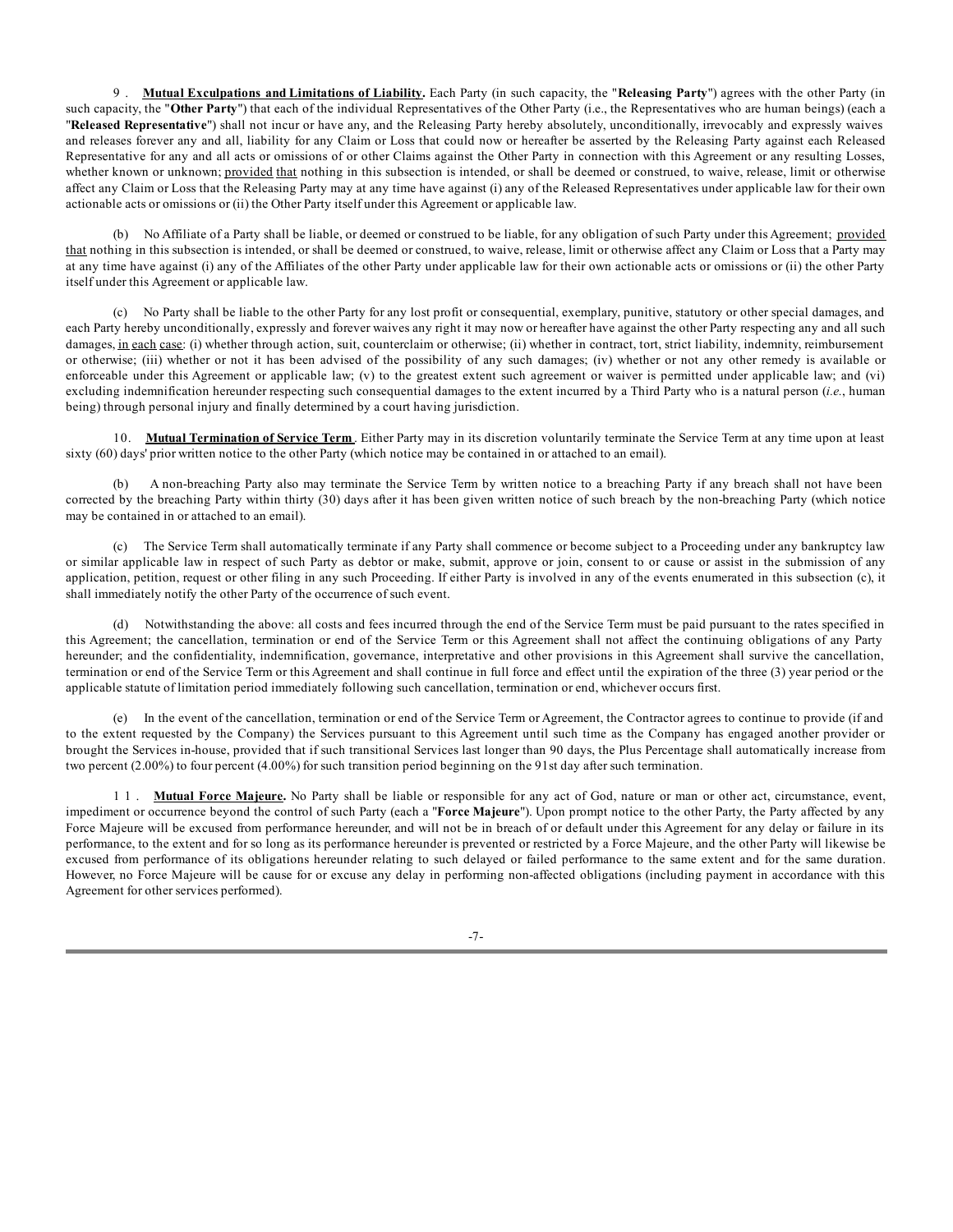12. **Mutual Representations and Covenants.** Each Party represents and warrants to and covenants and agrees with the other Party that: the sole relationship under this Agreement between the Parties hereto is that of an arms-length independent contractor and customer; this Agreement does not (and shall not be deemed or construed) to (i) assign to or impose on any Party, or otherwise create, any joint venture, franchise, partnership, trust, agency or other advisory, employment or fiduciary relationship in favor or for the benefit of the other Party, any of its Representatives or any other person, (ii) give any Party any entitlement, right, power or authority to bind the other Party or incur any obligation or liability on behalf of the other Party, or (iii) except as otherwise expressly provided in this Agreement, limit or otherwise affect the right, power, authority or discretion of any Party to deal with any other persons and pursue any and all other business opportunities whatsoever (whether involving the same or other products or services) or to conduct its business in such manner as it may choose; the representing Party has independently and fully reviewed and evaluated this Agreement, the obligations and transactions contemplated under this Agreement and the potential business, financial and other effects of such obligations and transactions on it and its Affiliates, and it shall continue to do so; the representing Party has and shall maintain full and unrestricted power, authority and legal capacity, it has been and shall continue to be duly authorized and empowered, it has obtained and shall maintain all qualifications, authorizations, approvals and waivers, and it has satisfied and shall continue to satisfy all other applicable legal, governance and contractual requirements, in each case to the extent necessary (i) to make this Agreement enforceable against it and (ii) to perform its obligations hereunder; the representing Party has duly authorized and empowered each person signing this Agreement or acting hereunder on its behalf to do so, and this Agreement is enforceable against it in accordance with its express provisions; the representing Party is acting on its own behalf, it is properly identified with its correct and complete legal name and (to the extent referenced) its jurisdiction of organization and principal place of business, and it shall promptly inform the other Party of any change in such legal name, organizational jurisdiction or principal place of business; and except as may otherwise be expressly required by this Agreement, any cellular, wireless, internet or other digital, electronic or physical means may be used to access, deliver, make, provide or receive any communication, data, document or information (including, without limitation, Confidential Information) between or among the Parties, its Affiliates, their respective Representatives and systems and all other applicable persons, in each case whether or not open, guarded, scrambled, encrypted or otherwise secure.

13. **Additional Representations and Covenants of the Contractor**. The Contractor represents and warrants to and covenants and agrees with the Company that: the Contractor will perform the Services in a workman like and professional manner consistent with applicable industry standards; the Contractor has and will continue to have sole and exclusive responsibility and liability for the conduct of its business and operations, the performance of its Services hereunder and its compliance with all applicable law (whether federal, state or otherwise) in such conduct and performance, including (without limitation) anything pertaining to any of its personnel policies, forms, procedures, treatments (whether accounting, insurance, tax or otherwise) or tasks or its relationships with any its personnel or other Representatives; to further such compliance, the Contractor periodically will independently and fully review and evaluate and (to the extent necessary or appropriate) revise its policies, forms, procedures and treatments respecting any of its personnel or other Representatives in consultation with reputable counsel experienced in the relevant applicable law, has done so in the past, and will commence such a review and potential revisions promptly following the date hereof; no SGRP Company (including the Company) shall have or has had or will have any liability or responsibility whatsoever for or any control or oversight whatsoever respecting (i) any aspect of the Contractor's business or operations, including (without limitation) any supervision, support or performance of the Services, other than the Company's rights under this Agreement and applicable law as a purchaser of such Services, or (ii) any compliance with applicable law by the Contractor or its Representatives; the Contractor is and will continue to be fully and responsible and liable for its compliance with all applicable law, including (without limitation) all law pertaining to the Contractor's treatment of any its personnel or other Representatives as an independent contractor or any other aspect of its policies, forms, procedures or treatments respecting or relationships with any of its personnel or other Representatives, and any and all changes therein, and its corresponding indemnification obligations respecting non-compliance with such applicable law, in each case irrespective of any review of any of its policies, forms, procedures or treatments or any changes therein made as suggested or recommended (in whole or in part) by any SGRP Company, any counsel or any other person; the Contractor has reviewed and is and will continue to be fully and responsible and liable for compliance by its personnel and other Representatives with (i) the requirements imposed by the Company's service agreements with or the instructions received from the applicable Client(s) for whom Services are being performed hereunder by the Contractor as and to the extent communicated by the Company to the Contractor, (ii) the SGRP Ethics Code, contractor policies and related policies of the applicable Client(s) for whom Services are performed hereunder by the Contractor (as posted on their respective web sites), and (iii) the SGRP Ethics Code in effect from time to time, which is posted on www.sparinc.com and may be unilaterally changed at any time and from time to time by SGRP's Board of Directors in its discretion without any notice to or approval from the Contractor; during the Service Term (*i.e*., the period during which Services may be performed under this Agreement) and the eighteen-month period immediately following the end of the Service Term, the Contractor shall not directly or indirectly provide services to, work for or solicit or refer services or work from any Client for whom any merchandising, assembly, audit or other services were performed during the preceding two years of the Service Term if continuing or the final two years of the Service Term if ending (including the duration of the Existing Terms for this purpose) by or on behalf of any SGRP Company (including those Clients for whom services have been performed under this Agreement or the Prior Agreement), provided, however, that this subsection (g) shall automatically and immediately terminate and be of no further force or effect in the event of the termination of the Service Term or this Agreement due to the Company's bankruptcy, insolvency, etc., under Section 10(c); and the Contractor will not, after its receipt of the applicable Exclusion Notice, directly or indirectly use any person in the supervision, administration, support, performance or other aspect of any of the Services as and to the extent identified and requested by the Company in a written communication to the Contractor (each an "**Exclusion Notice**"), which the Company may do at any time and from time to time in its sole and absolute discretion and for any or no reason whatsoever, and which notice may be consist of or be attached to an email, and the Contractor acknowledges receipt of such a notice as of the date hereof respecting various previously terminated officers and employees of various SGRP Companies.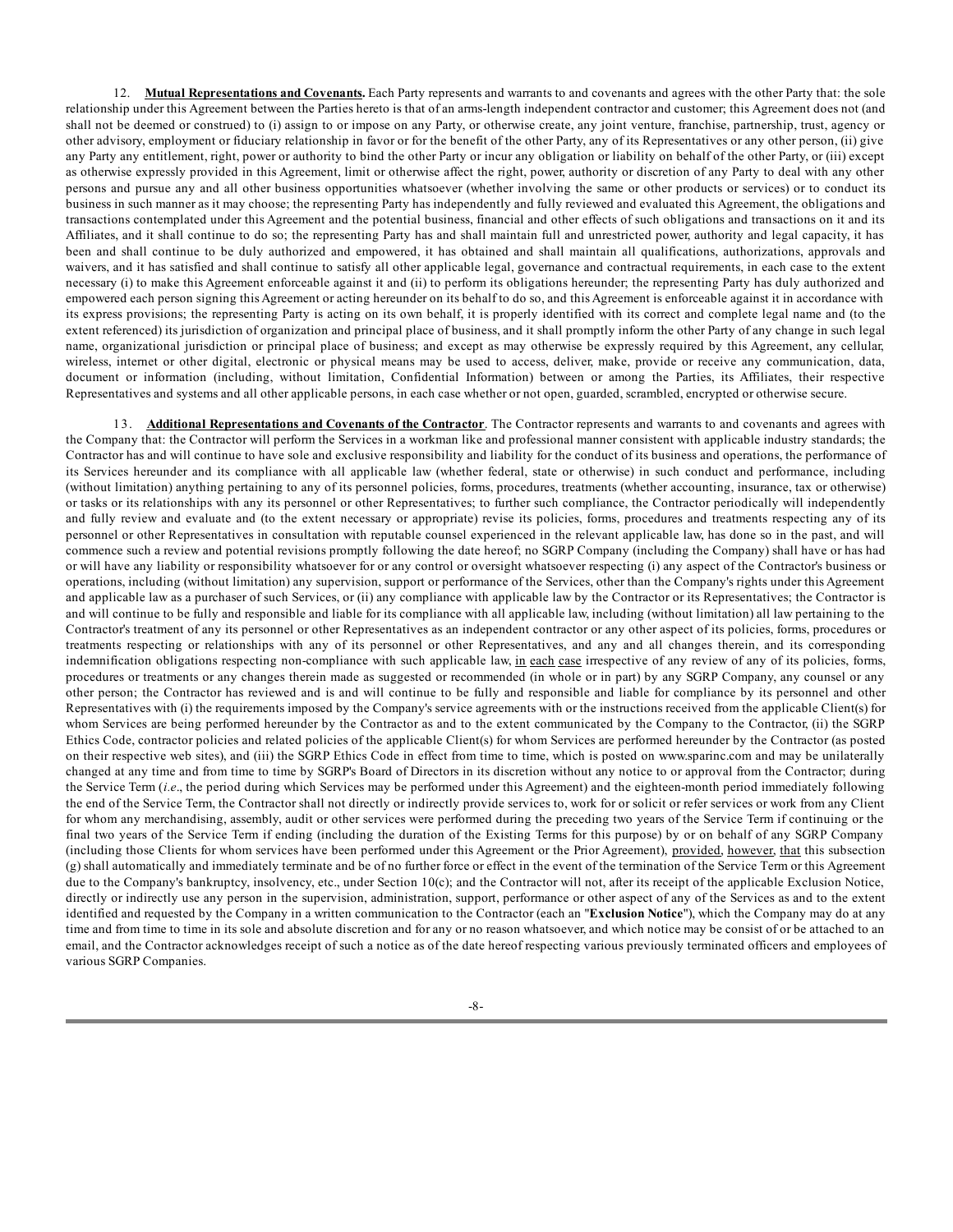1 4 . **No Other Warranties by Parties; Mutual Waiver of Set-Off.** Except as otherwise expressly provided in this Agreement, the Parties acknowledge and agree that: no Party has made any representation or warranty of any kind or nature whatsoever with respect to any product or service provided under this Agreement, whether express or implied (either in fact, by operation of law or otherwise), including (without limitation) no warranty as to merchantability, fitness or usefulness for a particular purpose, title, interference, infringement or conformance to any specifications; and to the extent not required as a compulsory counterclaim in any related ongoing Proceeding, no Party shall exercise or enforce, and each hereby unconditionally, expressly and forever waives, any right of setoff, recoupment, abatement or reduction that may now or hereafter be accorded to such Party (whether under this Agreement, applicable law or otherwise) against or in respect of any payment due (whether as scheduled or required, upon demand or as sought in any Proceeding) to or for the benefit of any other Party or any of its Affiliates under this Agreement or applicable law; in each case to the greatest extent such disclaimer, agreement or waiver is permitted under applicable law.

1 5 . **Mutual Confidentiality.** From time to time each Party may disclose (in such capacity, the "**Disclosing Party**") certain Confidential Information not available to the general public with respect to itself and its subsidiaries and Affiliated entities (including such Disclosing Party, each a "**Discloser**") to the other Party (a "**Receiving Party**"), or the Receiving Party, its subsidiaries and Affiliates and their respective Representatives (each a "**Receiver**") may otherwise receive Confidential Information respecting a Discloser, for use in connection and accordance with this Agreement, but no Discloser is selling, licensing or otherwise conveying any of its Confidential Information to the other Party, and no sale, license or conveyance shall be inferred or implied as a result of the provision of any Confidential Information by a Discloser, except for the Receiver's limited personal right to use such information during the Service Term as expressly provided in this Section. Except as otherwise provided in this Agreement, each Receiver shall: use the Discloser's Confidential Information only in its performance under and in accordance with this Agreement; hold the Discloser's Confidential Information in the strictest confidence (using safeguards substantially similar to those used by the Receiving Party respecting its own Confidential Information); not disclose, publish, share or otherwise reveal, impart, deliver, provide, exploit or use any such Confidential Information in any manner whatsoever; use reasonable precautions to assure that all Confidential Information are properly protected and kept from all unauthorized persons; and not disassemble, decompile, reverse engineer, alter, maintain, enhance or otherwise modify any Proprietary Information or other similar Confidential Information that is provided to it by the other Party.

(b) A Receiver may provide Confidential Information (A) in connection with any Proceeding under or relating to the enforcement of a Party's rights under this Agreement, (B) to the extent required by any judicial process, government order or requirement, or anti-trust, securities, tax or other applicable law, and the potential discloser shall give the Disclosing Party prompt notice thereof (other than respecting any disclosure required by applicable anti-trust, securities, tax or similar applicable law), (C) to other related Receivers who have a reasonable need for such information, (D) to their accountants, attorneys, financiers and other advisers to the extent they have a reasonable need for such information and are bound by similar confidentiality obligations, (E) to or for a retailer (directly or through any Representative) to the extent pertaining to such retailer, the goods or services it offers or any service that has been or will be performed at such retailer's locations, (F) to or for a provider of goods or services (directly or through any Representative) to the extent pertaining to such provider, the goods or services it provides or any service that has been or will be performed in respect of such goods or services, and (G) in accordance with this Agreement or any other applicable written agreement among the Parties. In any event, a Receiving Party shall be responsible for any breach of this Agreement by any of its own Receivers.

(c) Each Receiving Party acknowledges and agrees the Confidential Information of the Disclosing Party is valuable and unique, that the violation of these confidentiality provisions would cause substantial and irreparable injury to the Disclosing Party's ongoing business and the value of its Confidential Information, and that damages at law will be an insufficient remedy to the Discloser in the event that any of the violation of these confidentiality provisions. Accordingly, in addition to any other rights or that may be available to it, the Disclosing Party also shall be entitled to obtain injunctive or similar equitable relief to enforce these confidentiality provisions against each applicable Receiver in any court of competent jurisdiction. In any such enforcement Proceeding, no Receiver shall raise, and each Receiver hereby expressly waives, the defense that an adequate remedy at law exists. These confidentiality provisions shall survive and shall continue in full force and effect during and for the three (3) year period immediately following the end of the Service Term or the expiration, cancellation or termination of this Agreement (whichever occurs first).

-9-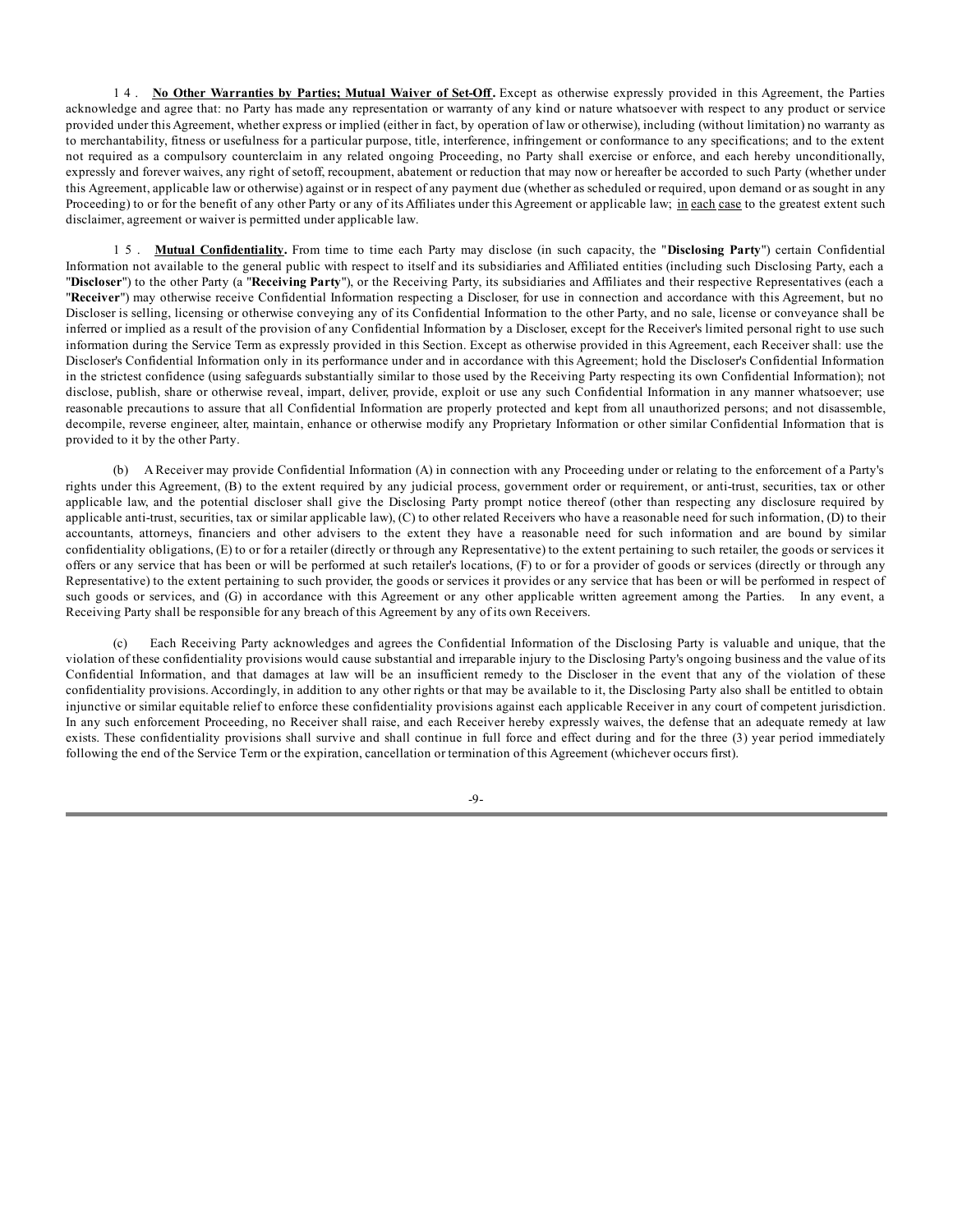1 6 . **Mutual Indemnification**. Each Party (an "**Indemnifying Party**") at its own expense shall, upon written demand from the other Party, indemnify, reimburse, hold harmless and defend the other Party, its applicable parent companies, subsidiaries and other Affiliates and their respective Representatives (including such other Party, each an "**Indemnified Person**"), from and against any and all Claims, and any and all Losses related to any Claim or the enforcement of this indemnification provision, that may be imposed upon, incurred by or asserted against any Indemnified Person to the extent (and in the proportion) such Claims and Losses in any way arise out of or relate to:

- (i) any breach of this Agreement by the Indemnifying Party or any of its Representatives;
- (ii) any violation of any applicable law or any civil, privacy, contractual, property or other rights by the Indemnifying Party or any of its Representatives in connection with this Agreement;
- (iii) any faulty direction, service, product, fixture, hookup, facility or other goods or property furnished by or on behalf of the Indemnifying Party or any of its Representatives under or in connection with this Agreement; or
- (iv) any other act or omission by the Indemnifying Party or any of its Representatives under or in connection with this Agreement constituting negligence or willful misconduct or for which liability is imposed by applicable law without regard to intent or fault, as such negligence, willful misconduct or liability are finally determined pursuant to applicable law, including (without limitation) those acts or omissions contributing to any death or other injury to any person or to any property damage or destruction;

in each case excluding Claims and Losses to the extent (and in the proportion) attributable (1) to any act or omission by any Third Party or Indemnified Person constituting bad faith, negligence, willful misconduct or a violation of applicable law or this Agreement or for which liability is imposed by applicable law without regard to intent or fault, or (2) to any faulty direction, service, product, fixture, hookup, facility or other goods or property furnished by or on behalf of any Third Party or Indemnified Person (when used in all material respects by the Indemnifying Party and its Representatives as directed or intended), as such extent and proportion are finally determined pursuant to applicable law.

(b) The Indemnifying Party's obligations under this indemnification Section are conditioned and contingent upon the Indemnified Person(s) (or its or their Representative) providing (A) prompt written notice to the Indemnifying Party of any actual or overtly threatened Claim covered by this indemnification provision (a "**Covered Claim**") and (B) reasonable cooperation in the investigation, defense and resolution of such Covered Claim. The defense of any Covered Claim shall be conducted by competent counsel employed by the Indemnifying Party and approved by the other Party on behalf of the Indemnified Persons, which approval shall not be unreasonably delayed, conditioned or withheld. Each Indemnified Person will be entitled, at its own cost and expense (which shall not constitute indemnified Losses under any circumstance), to be represented by counsel of its own choosing and to participate in such defense.

(c) None of the Indemnifying Party and the applicable Indemnified Persons (each a "**Covered Person**") shall agree, enter into or consent to the entry of any judgment or order, compromise or settlement in any Covered Claim (each a "**Claim Disposition**") without the written consent of each other Covered Person, which consent shall not be unreasonably delayed, conditioned or withheld (in light of all factors of reasonable importance to such person). Without limiting any other reasonable reason for rejection, any Covered Person may reasonably reject any proposed Claim Disposition if it (A) requires any payment or performance of any kind or nature by such person other than mutual releases and such person's payment of the Losses (if any) required by the Claim Disposition and this Agreement, (B) does not expressly release such person from all further or other Losses or involvement respecting the Covered Claim, (C) does not provide for the dismissal with prejudice of such Covered Claim in respect of such person, or (D) could reasonably be expected to require any future payment or performance by or otherwise materially and adversely affect such person (other than the releases and required payments described in clause (A) above). The Indemnifying Party shall not be liable for any Losses in excess of any settlement amount unreasonably rejected by the applicable Covered Person(s) and all related Losses of defending the Covered Claim incurred after the settlement date unreasonably rejected. Any Losses that the Indemnifying Party shall become obligated to pay to an Indemnified Person under this indemnification provision shall be reduced by the amount of all applicable net insurance proceeds that such person will have received in connection with such Losses.

(d) The Contractor will be entitled to reimbursement of its indemnification costs to the extent such costs are paid by the Contractor (rather than by insurance, any SGRP Company or any Third Party), such costs constitute allowable Net Service Costs and such costs are not Non-Reimbursable Costs.

1 7 . **Mutual Notices**. All default, termination or other legal or formal notices and communications given or made in accordance with or in connection with this Agreement shall be made in writing and may be given either by (i) personal delivery, (ii) overnight courier, (iii) certified or express mail, return receipt requested, if properly posted, with postage fully prepaid or for the account of the sender, in an envelope properly addressed to the respective Parties at the address set forth in the Address Schedule hereto. A Party may change address or other information on the Address Schedule by giving written notice in the above manner to the other Party. Other notices and communications may be sent by email or telecopy to a Party at the address(es) specified in the Address Schedule. Any notice, report or other communication shall be deemed to have been delivered when actually received or refused, but if it is received other than during the recipient's regular business hours, it shall be deemed to have been delivered on the following business day.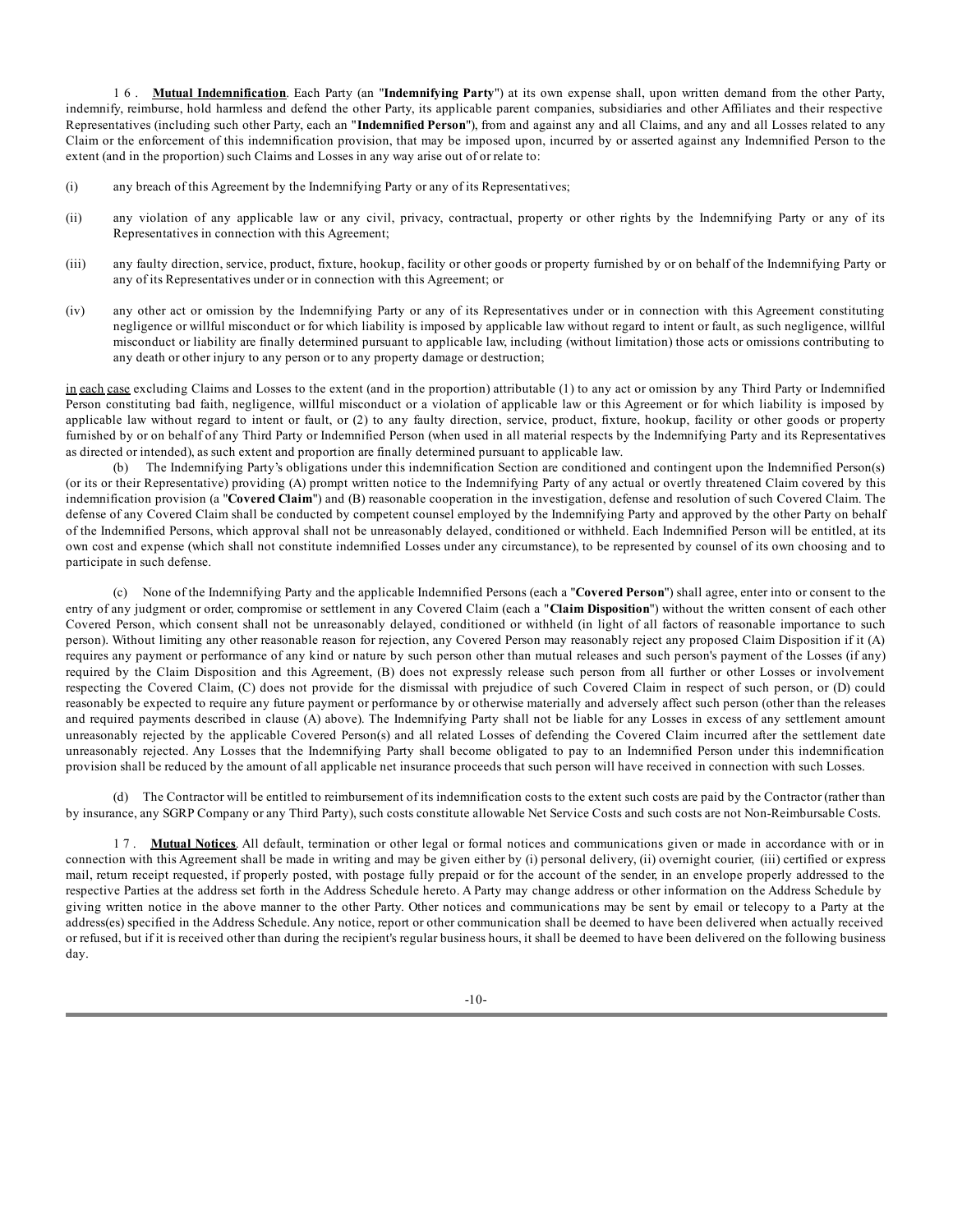1 8 . **Mutual Successors and Assigns, Assignment, No Third Party Beneficiaries**. All representations, warranties, covenants and other agreements made by or on behalf of each Party in this Agreement shall be binding upon the heirs, successors, assigns and legal representatives of such Party and shall inure to the benefit of the heirs, successors, assigns, and legal representatives of each other Party. Each Party agrees that it shall not assign this Agreement to any other person without the consent of the other Party. However, such consent shall not be unreasonably conditioned, delayed or withheld in the case of any assignment by a Party to any of its subsidiaries or other Affiliates or to its successor (by merger, consolidation, acquisition of substantially all of a Party's business and assets or the like). Each Party's Representatives and Affiliates, and the Representatives of each such Affiliate, are acknowledged and agreed by the Parties to be express third party beneficiaries of and under, but without any personal liability whatsoever respecting, the confidentiality, exculpation, liability limits, indemnification and governance provisions of this Agreement, as applicable. Except for such express third party beneficiaries, the provisions of this Agreement are for the exclusive benefit of the Parties hereto, and no other person (including any creditor), shall have any right or claim against any Party by reason of any of those provisions or be entitled to enforce any of those provisions against any Party.

19. **Mutual Severability**. In the event that any provision of this Agreement shall be determined to be superseded, invalid, illegal or otherwise unenforceable (in whole or in part) pursuant to applicable law by a court or other governmental authority having jurisdiction, the Parties agree that: (a) any such authority shall have the power, and is hereby requested by the Parties, to reduce or limit the scope or duration of such provision to the maximum permissible under applicable law or to delete such provision or portions thereof to the extent it deems necessary to render the balance of such Agreement enforceable; (b) such reduction, limitation or deletion shall not impair or otherwise affect the validity, legality or enforceability of the remaining provisions of this Agreement, which shall be enforced as if the unenforceable provision or portion thereof were so reduced, limited or deleted, in each case unless such reduction, limitation or deletion of the unenforceable provision or portion thereof would impair the practical realization of the principal rights and benefits of either Party hereunder; and (c) such determination and such reduction, limitation and/or deletion shall not be binding on or applied by any court or other governmental authority not otherwise bound to follow such conclusions pursuant to applicable law.

2 0 . **Mutual Consent to Governing Law**. To the greatest extent permitted by applicable law, this Agreement shall be governed by and construed in accordance with the applicable federal law of the United States of America, and to the extent not preempted by such federal law, by the applicable law of the State of New York, in each case other than those conflict of law rules that would defer to the substantive laws of another jurisdiction. This governing law election has been made by the Parties in reliance (at least in part) on Section 5-1401 of the General Obligations Law of the State of New York, as amended (as and to the extent applicable), and other applicable law.

21. **Mutual Consent to Arbitration and New York Jurisdiction, Etc.** Any unresolved dispute or controversy under this Agreement other than any Arbitration Exclusion shall be settled exclusively by arbitration conducted by the American Arbitration Association (" **AAA**") in accordance with the AAA's Commercial Arbitration Rules then in effect ("**AAA Rules**") and held in Westchester County, New York. However, no Party shall be required to arbitrate any Arbitration Exclusion, and any Party may pursue any Arbitration Exclusion through any Proceedingindependent and irrespective of any pending or possible arbitration. "**Arbitration Exclusion**" shall mean any Claim for injunctive or similar equitable relief (and any related Claims and Losses), any defense or other indemnification by the other Party, the scope or applicability of this arbitration provision, any enforcement of any arbitration or court award or judgment in any jurisdiction or any appeal of any lower court or arbitration decision sought by a Party, and at the option of such seeking Party, any damages or other applicable legal or equitable relief reasonably related to any of the forgoing exclusions. Any Party may object to any proposed arbitrator that (in its reasonable judgment) is not a disinterested unrelated Third Party or does not have at least a basic knowledge of merchandising businesses, accounting practices and generally accepted accounting principles. The arbitrator(s) shall determine each claim or severable part thereof in accordance with the provisions of this Agreement, shall use supportable quantifiable calculations in determining amounts, shall not add to, detract from, or modify any provision of this Agreement, and shall not "split the difference" or use other similar allocation methods. Discovery will be strictly limited to documents of the Parties specifically applicable to the claims, excluding, however, those documents protected by attorney/client, accountant or other professional or work product privilege (which have not been waived).

(b) The Parties each hereby consents and agrees that any state or federal court sitting in White Plains, New York, each shall have non-exclusive personal jurisdiction and proper venue with respect to any unresolved dispute or controversy between the Parties under or related to this Agreement respecting any Arbitration Exclusion or other matter not subject to arbitration hereunder; provided, however, that the foregoing consent shall not deprive any Party of the right to appeal the decision of any such court to a proper appellate court located elsewhere or to voluntarily commence or join any Proceeding in any other jurisdiction having proper jurisdiction and venue. The preceding consents to the jurisdiction and venue of such arbitrations and courts have been made by the Parties in reliance (at least in part) on Section 5-1402 of the General Obligations Law of the State of New York, as amended (as and to the extent applicable), other applicable law, and the rules of the AAA. No Party shall raise, and each Party hereby absolutely, unconditionally, irrevocably and expressly waives forever, any objection or defense (i) to any such jurisdiction as an inconvenient forum, or (ii) to any deference to or delay for any arbitration respecting any counterclaim or other matter relating to any Arbitration Exclusion.

-11-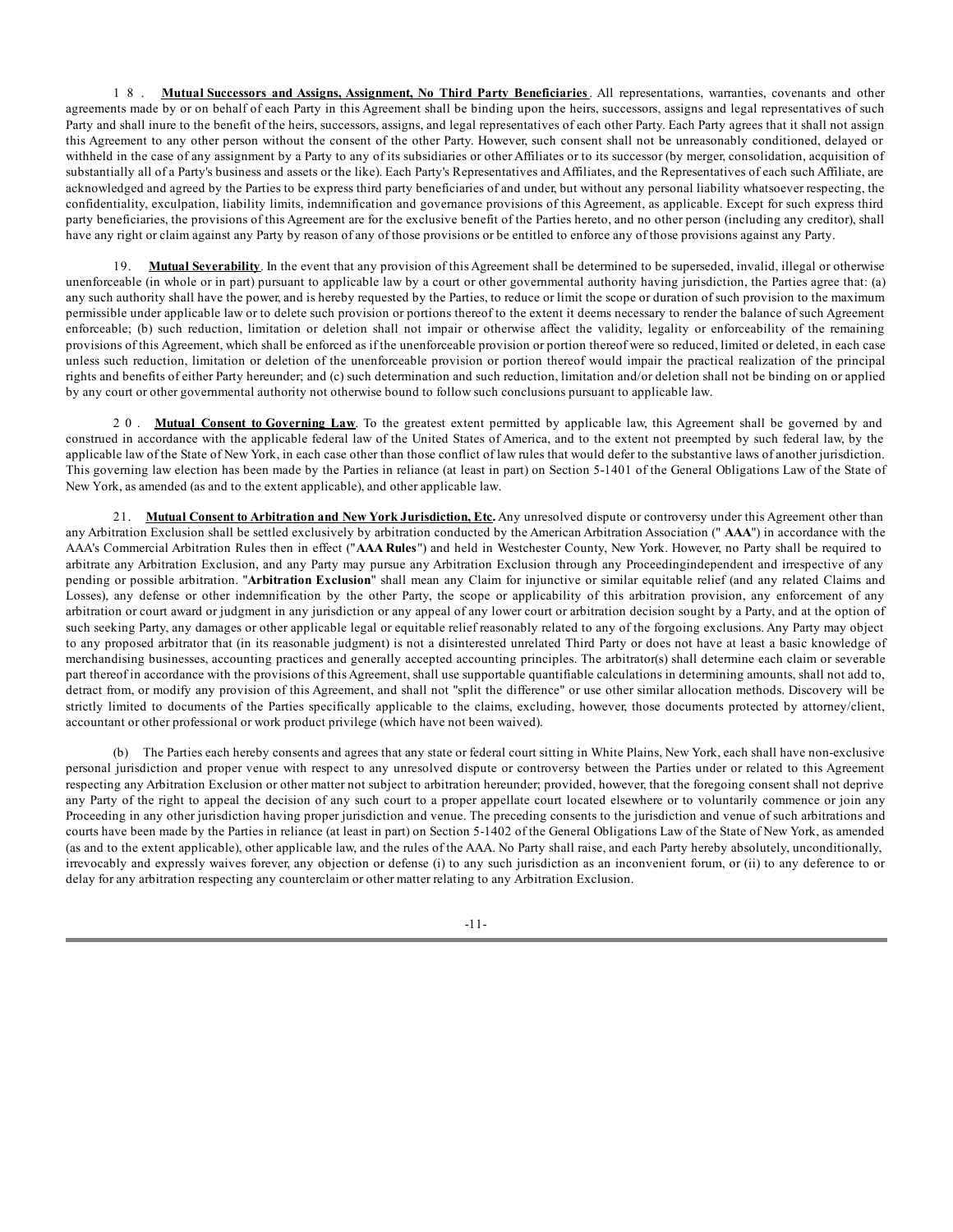(c) Except as otherwise expressly provided in this Agreement: (i) in any arbitration, each Party shall pay its own expenses in such matter, including the fees and disbursements of its own attorneys, and half of the fees and expenses of the AAA and the arbitrator(s) costs, as applicable in each case irrespective of outcome; and (ii) in any Proceeding (other than arbitration), the predominately losing Party shall pay the costs and expenses of the predominately winning Party, including the fees and disbursements of the Parties' respective attorneys and all court costs.

22. **Mutual Waivers and Cumulative Rights**. Any waiver or consent respecting this Agreement shall be effective only if in writing and signed by the required Parties and then only in the specific instance and for the specific purpose for which given. No waiver or consent shall be deemed (regardless of frequency given) to be a further or continuing waiver or consent. No voluntary notice to or demand on any Party in any case shall entitle such Party to any other or further notice or demand. Except as expressly provided otherwise in this Agreement, (a) no failure or delay by any Party in exercising any right, power, privilege, interest or entitlement hereunder shall operate as a waiver thereof, (b) no single or partial exercise thereof preclude any other or further exercise thereof or the exercise of any other right, power, privilege, interest or entitlement, and (c) the rights, powers, privileges, interests and entitlement under this Agreement shall be cumulative, are not alternatives, and are not exclusive of any other right, power, privilege, interest or entitlement provided by this Agreement or applicable law.

-12-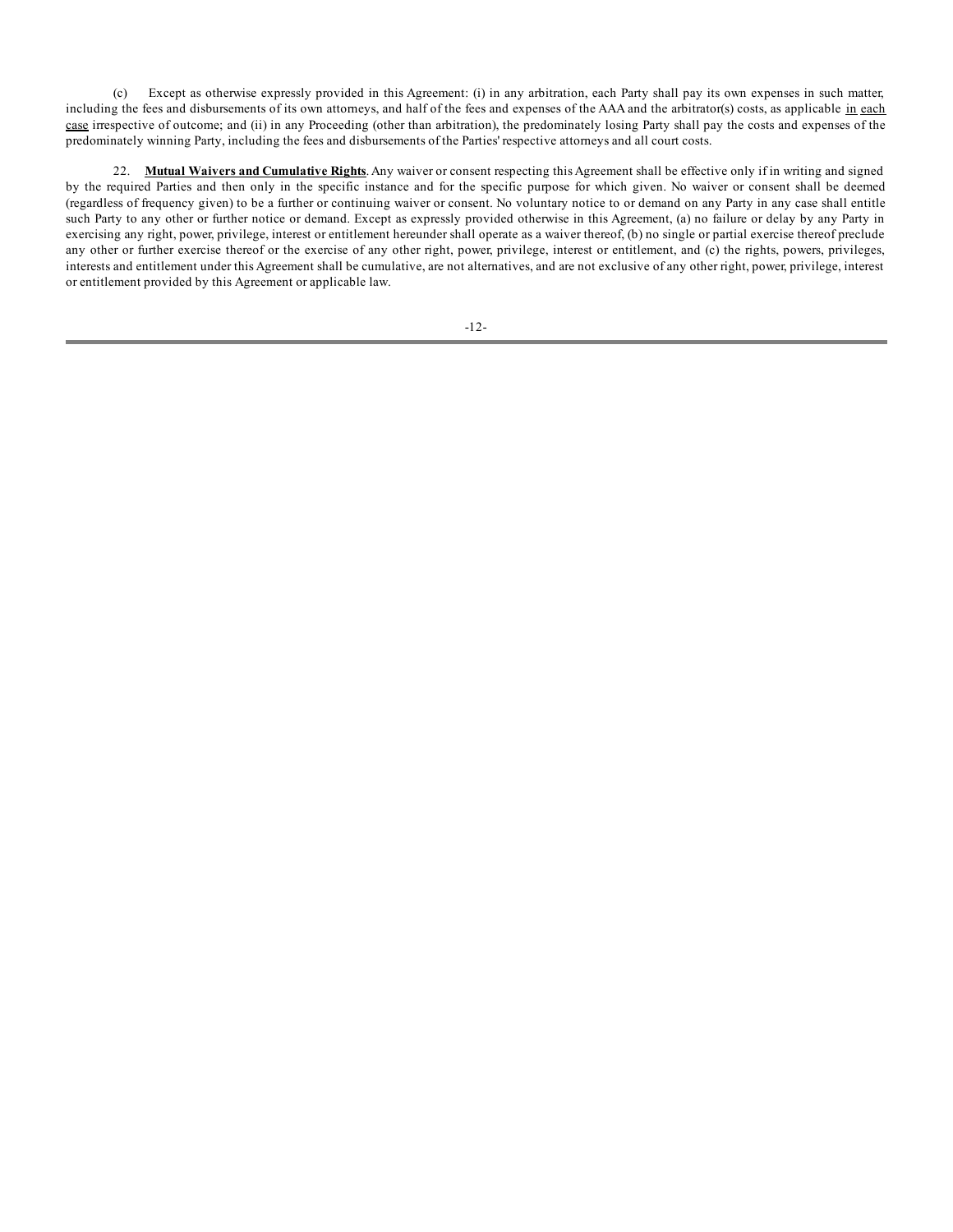2 3 . **Mutual Waiver of Jury Trial; All Waivers Intentional, Etc** . In any Proceeding in any jurisdiction brought by any Party hereto against any other Party, each Party hereby absolutely, unconditionally, irrevocably and expressly waives forever trial by jury. This waiver of jury trial and each other express waiver, release, relinquishment or similar surrender of rights (however expressed) made by a Party in this Agreement has been absolutely, unconditionally, irrevocably, knowingly and intentionally made by such Party.

2 4 . **Mutual Counterparts and Amendments**. This Agreement or any supplement, modification or amendment to or restatement of this Agreement may have been executed in two or more counterpart copies of the entire document or of signature pages to the document, each of which may have been executed by one or more of the signatories hereto or thereto and delivered by mail, courier, telecopy or other electronic or physical means, but all of which, when taken together, shall constitute a single agreement binding upon all of the signatories hereto or thereto, as the case may be. This Agreement: (i) may not be supplemented, modified, amended, restated, waived, extended, discharged, released or terminated orally; (ii) may only be supplemented, modified, amended or restated in a writing signed by both Parties; and (iii) may only be waived, extended, discharged, released or terminated in a writing signed by each Party against whom enforcement thereof may be sought; provided that in each case a duly authorized SGRP Executive must sign on SMF's behalf.

2 5 . **Entire Agreement**. Each Party acknowledges and agrees that, in entering into this Agreement, it has not directly or indirectly acted or relied upon any representation, warranty, promise, assurance or other agreement, understanding or information (whether written, electronic, oral, express, implied or otherwise) from or on behalf of the other Party, any of its subsidiaries or other Affiliates, or any of their respective Representatives, respecting any of the matters contained in this Agreement except for those expressly set forth herein. This Agreement contains the entire agreement and understanding of the Parties, amends, restates and replaces the Prior Agreement and the Existing Terms as of the Effective Date, and supersedes and completely replaces all prior and other representations, warranties, promises, assurances and other agreements, understandings and information (including, without limitation, all letters of intent, term sheets, existing agreements, offers, requests, responses and proposals), whether written, electronic, oral, express, implied or otherwise, from a Party or between them with respect to the matters contained in this Agreement.

**In Witness Whereof**, and in consideration of the provisions set forth in this Agreement and other good and valuable consideration (the receipt and adequacy of which is hereby acknowledged by each of them), the Parties hereto have executed and delivered this Agreement through their duly authorized signatories on the dates indicated below and intend to be legally bound by this Agreement as of the Effective Date.

#### **SPAR Administrative Services, Inc.**

| $\operatorname{By}$ : | /s/ William H. Bartels                       |
|-----------------------|----------------------------------------------|
|                       | Name: William H. Bartels                     |
|                       | Title: Chief Executive Officer and President |

#### **SPAR Marketing Force, Inc.**

| $\mathbf{By:}$ /s/ James R. Segreto                      |
|----------------------------------------------------------|
| Name: James R. Segreto<br>Title: Chief Financial Officer |

-13-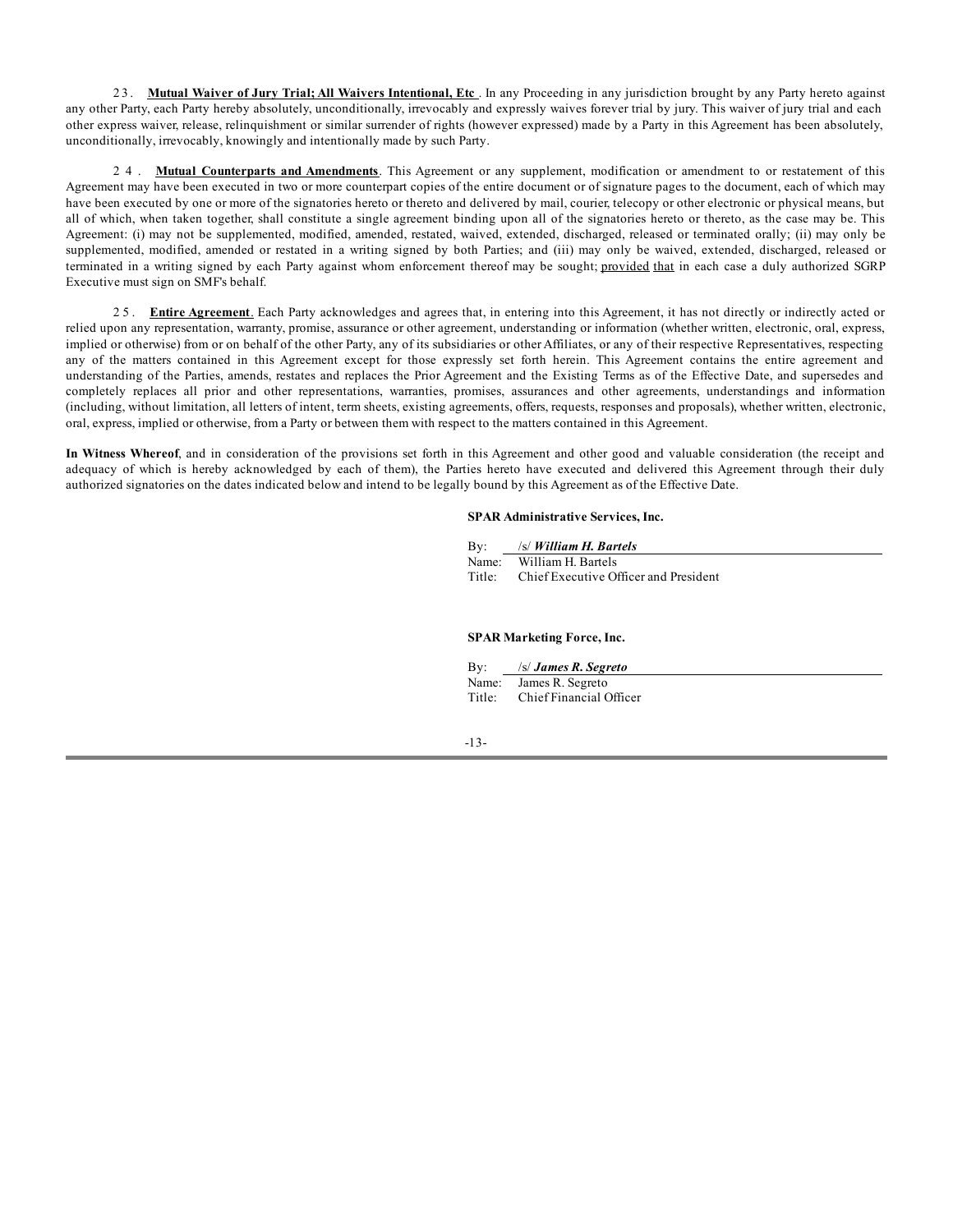## **EXHIBIT A – CERTAIN DEFINED TERMS AND INTERPRETATIONS.**

#### **I. Certain Defined Terms**

Capitalized terms used and not otherwise defined or amended in this Agreement shall have the meanings respectively assigned to them in this Exhibit A:

"**Affiliate**" of a referenced person shall mean (i) any subsidiary or parent of such person, (ii) any other person directly or indirectly controlling, controlled by or under common control with the referenced person, whether through ownership, by contract, arrangement or understanding or otherwise, which shall be presumed to exist if the referenced person has more than ten percent of the equity of, profits from or voting power respecting such other person or vice versa, (iii) any director, officer, partner, manager or other executive of or partner, member or joint venturer in such person or any Affiliate of such person, or any member of his or her immediate family (including any parent, spouse or child, wherever residing), (iv) any other person deemed to be an affiliate under Exchange Rules or Securities Law, or family member under Exchange Rules, or (v) any other person deemed to be an "Affiliate", "Family Member" or "Relative" under (and as defined in) the SGRP Ethics Code . SMF's Affiliates include (without limitation) each other SGRP Company; and the Contractor's Affiliates include (without limitation) each other Private Company. However, for the purposes of this Agreement (but not for the purposes of the SGRP Ethics Code or applicable Exchange Rules or Securities Law): (A) none of Mr. Robert G. Brown and William H. Bartels and their respective Family Members and Relatives shall be treated as or deemed to be an Affiliate or Representative of any SGRP Company; (B) none of the Private Companies and their respective Representatives shall be treated as or deemed to be an Affiliate or Representative of any SGRP Company; and (C) none of the SGRP Companies and their respective Representatives shall be treated as or deemed to be an Affiliate or Representative of any Private Company.

"**Claim**" shall mean any claim, demand, or Proceeding of any kind, nature or description (whether administrative, judicial or otherwise).

"**Client**" shall mean any individual, business, entity or other person (other than any SGRP Company, any Private Company or any of their respective Representatives) to whom any SGRP Company provides or seeks to provide any products or services. For clarity, the Private Companies are not Clients for the purposes of this Agreement.

"**Confidential Information**" shall mean any and all proprietary or other confidential documents, information, materials or records not available to the general public respecting (among other things) any Discloser's agreements, assets, business, Clients, concept, condition, controversies, copyright, costs, customers, data, designs, discoveries, events, expenses, finances, ideas, improvements, income, instructions, intellectual property, inventions, know-how, layouts, liabilities, management, field representatives, methods, operations, patents, payroll, performance, personnel, plans, practices, prices and pricing, products, programs, proposals, prospects, relationships, services, software, source code, strategies, suppliers, systems, taxes, techniques, technology, templates, trademarks, trade names, trade secrets, Vendors, web site, work product or other proprietary or confidential property, rights or information, whenever acquired, created or existing. "Confidential Information" may be in written, electronic or other form and shall include (without limitation) any and all similar documents, information, materials or records pertaining to any current, former or potential client, customer, retailer, vendor or employee or any other person (including, without limitation, any applicable provider or retailer of goods or services) where a Discloser is bound by a similar confidentiality obligation to such person. However, "Confidential Information" does not include anything that: (1) is already in or enters the public domain or is or becomes otherwise available to the public through no breach of this Agreement; (2) prior to receipt from a Discloser was already known to or held by any Receiver (as reasonably provable by its records); (3) was acquired or received from a Third Party unless the Receiver actually knew at the time that such Third Party was prohibited from making such transfer or disclosure; or (4) is subsequently learned or developed independently by a Receiver (as provable by its records). For clarity, (A) neither Party is required to disclose any Confidential Information it possesses respecting any other person without such person's consent, (B) data that could be reacquired without breach of this Agreement is not the "Confidential Information" of either Party, (C) the existence and generic nature of any business between the Parties is not the "Confidential Information" of either of them, and (D) the "Confidential Information" pertaining to the Services (including information respecting all related costs, data, designs, instructions, methods, operations, payroll, performance, personnel, practices, techniques, and work product) and this Agreement are and shall be the Confidential Information of the Company and not the Contractor. The "Confidential Information" of each Party includes (without limitation) the Confidential Information of such Party's parent, subsidiary and sister companies and other Affiliates.

"**Exchange Rules**" shall mean the charter or other organizational or governance document or listing or other requirements of the applicable national securities exchange or market on which SGRP's stock is listed or quoted, currently Nasdaq, or any other applicable self-regulatory or governing body or organization, and the rules and regulations promulgated thereunder, as the same may be adopted, supplemented, modified, amended or restated from time to time or any corresponding or succeeding law or provision.

"**Field Services**" shall mean the various merchandising and other marketing services from time to time provided by any of the SGRP Companies (whether directly or through is subcontractors), including (without limitation) product, shelf, display and support services (whether scheduled, special, project, individual or otherwise), in-store event staffing, product sampling, demonstrations, instruction and assistance, inventory distribution and management, audit services, technology services, and design, development, research, analysis and consulting services, in each case whether performed stores, warehouses, offices, homes or elsewhere, and whether performed for retailers, distributors, manufacturers or others.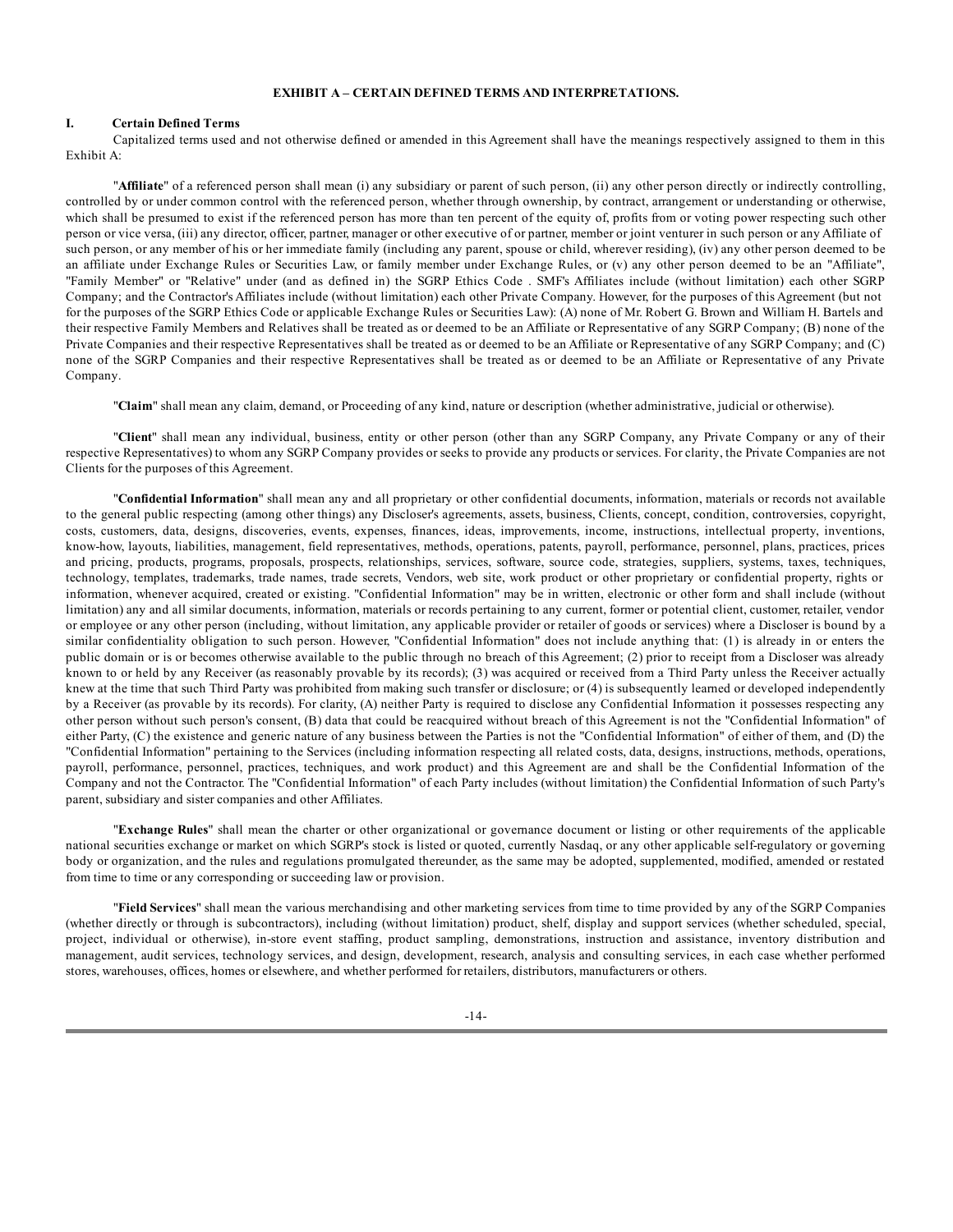**"Losses**" shall mean any and all losses, liabilities, damages, judgments, settlements, penalties, fines, costs and expenses of every kind, nature or description, including (without limitation) court costs and the reasonable fees, expenses and disbursements of attorneys, paralegals and other professionals.

"**Prior Agreement**" shall mean the Amended and Restated Field Management Agreement between the Contractor and the Companies dated as of January 1, 2004, as the same may have been extended, supplemented, modified, amended, restated or replaced from time to time prior to the Effective Date in the manner provided therein.

"**Private Company**" shall mean SAS, SBS, SPAR Infotech, Inc., and their respective Affiliates. For the purposes of this Agreement, no SGRP Company shall be treated as or deemed or construed to be an Affiliate of any Private Company.

"**Proceeding**" shall mean any action, arbitration, case, hearing, investigation, mediation, suit or other proceeding, whether civil, criminal, administrative or investigative, whether pending, threatened or otherwise.

"**Representative**" shall mean any shareholder, partner, member, director, executive, manager, officer, employee, contractor or subcontractor (in each case excluding a Party in the case of the other Party and excluding both Parties in the case of a Third Party), attorney, agent or other representative of the referenced person or any of its subsidiaries or other Affiliates. However, for the purposes of this Agreement: (A) no officer, director or Significant Shareholder of a Private Company, and no other Representative of a Private Company while representing it, shall be treated as or deemed to be a Representative of any SGRP Company; (B) no SGRP Executive, and no other Representative of any SGRP Company while representing it, shall be treated as or deemed to be a Representative of any Private Company; and (C) Mr. Robert G. Brown and Mr. William H. Bartels shall be treated as and deemed to be Representatives of the Private Companies and not Representatives of any SGRP Company.

"**SAS**" shall mean SPAR Administrative Services, Inc., a Nevada corporation formerly known as SMSI and SPAR Management Services, Inc. SMSI also is one of the Private Companies (and the Contractor hereunder).

"**SBS**" shall mean SPAR Business Services, Inc., a Nevada corporation formerly known as SMS and SPAR Marketing Services, Inc. SMS also is one of the Private Companies.

"**SEC**" shall mean the Securities and Exchange Commission of the United States of America.

"**SEC Report**" shall mean any Proxy Statement, Annual Report, Quarterly Report, Current Report or other statement or report filed by or respecting SGRP and its subsidiaries with the SEC.

"**Securities Law**" shall mean the Securities Act of 1933, the Securities Exchange Act of 1934, the Sarbanes-Oxley Act of 2002, any "blue sky" or other applicable federal or state Securities Law, or any other comparable law of any applicable jurisdiction, as amended, and any and all rules and regulations promulgated thereunder and then in effect.

"**SGRP**" shall mean SPAR Group, Inc., a Delaware corporation.

"**SGRP Audit Committee**" shall mean the Audit Committee of the Board Directors of SGRP.

"**SGRP Auditor**" shall mean, for a particular period, the principal independent registered public accounting firm selected by SGRP and approved by the SGRP Audit Committee to audit and review the financial statements of the SGRP Companies for that period. The SGRP Auditor for 2015 and 2016 is BDO USA, LLP.

"**SGRP Company**" shall mean SGRP or any direct or indirect subsidiary of SGRP (including SMF). The subsidiaries of SGRP at the referenced date are listed in Exhibit 21.1 to SGRP's most recent Annual Report on Form 10-K as filed with the U.S. Securities and Exchange Commission (a copy of which can be viewed at the Company's website (www.SMFinc.com) under the tab/sub-tab of Investor Relations/SEC Filings).

"**SGRP Ethics Code**" shall mean, collectively, the SPAR Group Code of Ethical Conduct for its Directors, Executives, Officers, Employees, Consultants and other Representatives Amended and Restated as of August 13, 2015, and SGRP's Statement of Policy Regarding Personal Securities Transactions in SGRP Stock and Non-Public Information, as amended and restated on May 1, 2004, and as further amended through March 10, 2011, as each may have been and hereafter may be unilaterally adopted, interpreted, supplemented, modified, amended, restated, replaced, suspended or cancelled in whole or in part at any time and from time to time in the manner provided there, all without any notice to or approval from the Contractor.

"**SGRP Executive**" shall mean SGRP's CEO, SGRP's CFO or any other officer designated by the SGRP Board as an Executive under (and as defined in) the SGRP By-Laws. Each SGRP Executive (other than Mr. Bartels) holds the corresponding executive position with SMF. However, for the purposes of this Agreement (but not for the purposes of the SGRP Ethics Code or applicable Exchange Rules or Securities Law), SGRP Executive shall not include (or be deemed or construed to include): Mr. Robert G. Brown; Mr. William H. Bartels; or any other person that may act as or be a Representative of any Private Company.

"**SGRP Policies**" shall mean any and all of the SGRP's internal accounting, financial and reporting principles, controls and procedures, employment policies and procedures, and corporate codes and policies (including the SGRP Ethics Code) in effect at the applicable time(s), as each may have been and hereafter may be unilaterally adopted, interpreted, supplemented, modified, amended, restated, replaced, suspended or cancelled in whole or in part at any time and from time to time by SGRP's Board of Directors or applicable Committee thereof or by the applicable authorized SGRP Executive(s) in its or their discretion, as the case may be, all without any notice to or approval from the Contractor.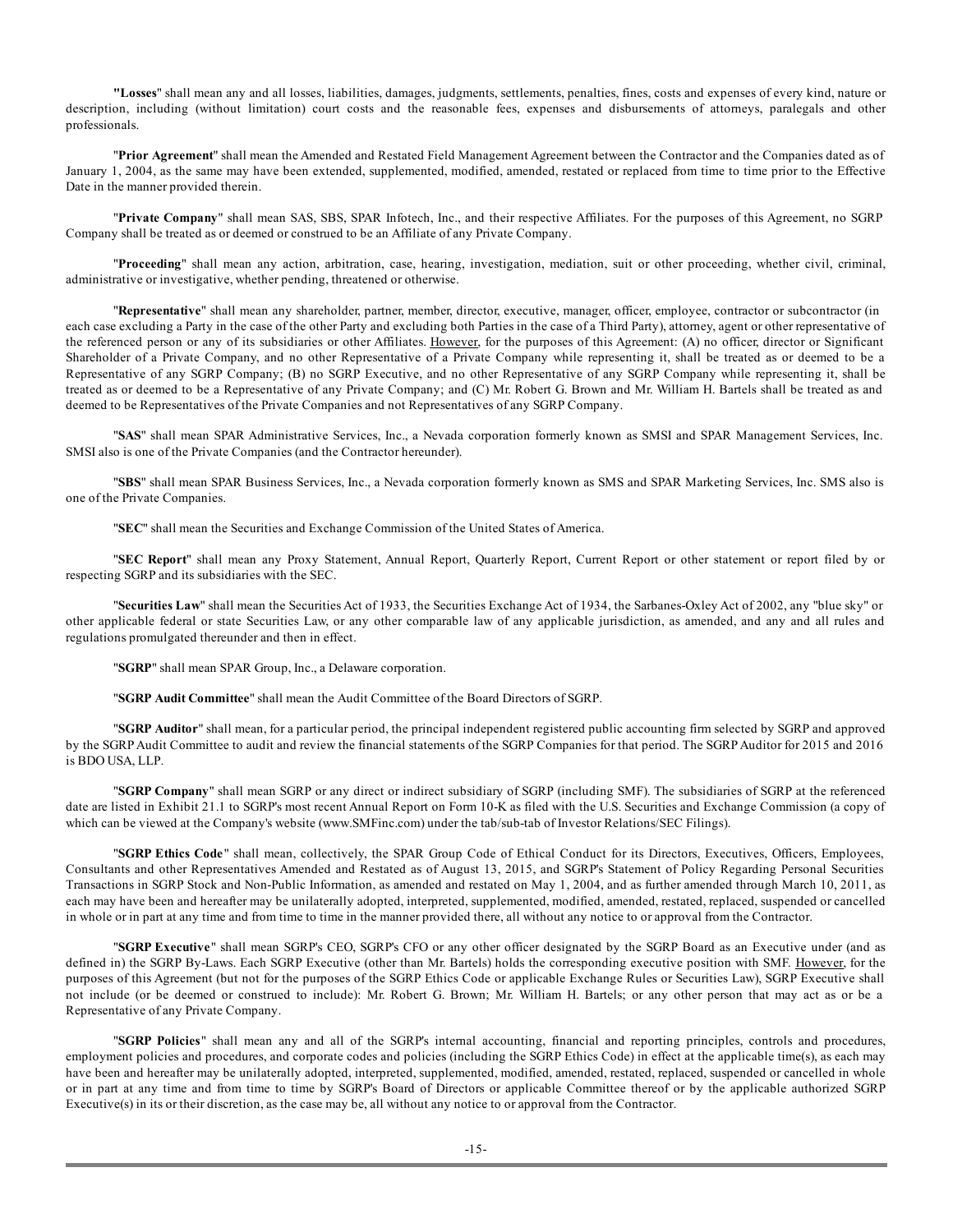"**Significant Stockholder**" of a referenced entity shall mean any stockholder, member or other equity owner have a beneficial ownership of more than 5% of such entity's equity, owner's votes or economic benefits in the aggregate, either directly or through his or her Affiliate(s).

"**Territory**" shall mean the United States and its territories and such other places as the Parties may mutually agree in writing from time to time.

"**Third Party**" shall mean any individual, business, entity or other person that is not an Affiliate of either Party, which Third Parties shall include (without limitation) any retailer or customer not affiliated with either Party for whom or at whose locations services are being performed by or on behalf of SMF, and shall exclude any direct or indirect subcontractor or other Representative of the Contractor or SMF.

"**Vendor**" shall mean any individual, business, entity or other person (other than any SGRP Company, any Private Company or any of their respective Representatives) that provides or seeks to provide any products or services to any SGRP Company. For clarity, the Private Companies are not Vendors for the purposes of this Agreement.

#### **II. Singular and Plural Forms, Headings, No Third Party Beneficiaries, and other Interpretations.**

In this Agreement: (a) the meaning of each capitalized term or other word or phrase defined in singular form also shall apply to the plural form of such term, word or phrase, and vice versa; each singular pronoun shall be deemed to include the plural variation thereof, and vice versa; and each gender specific pronoun shall be deemed to include the neuter, masculine and feminine, in each case as the context may permit or required; (b) any bold text, italics, underlining or other emphasis, any table of contents, or any caption, section or other heading is for reference purposes only and shall not affect the meaning or interpretation of this Agreement; (c) the word "event" shall include (without limitation) any event, occurrence, circumstance, condition or state of facts; (d) this Agreement includes each schedule and exhibit hereto and each SOW, all of which are hereby incorporated by reference into this Agreement, and the words "hereof", "herein" and "hereunder" and words of similar import shall refer to this Agreement (including all schedules and exhibits hereto) and the applicable statement(s) of work as a whole and not to any particular provision of any such document; (e) the words "include", "includes" and "including" (whether or not qualified by the phrase "without limitation" or the like) shall not in any way limit the generality of the provision preceding such word, preclude any other applicable item encompassed by the provision preceding such word, or be deemed or construed to do so; (f) unless the context clearly requires otherwise, the word "or" shall have both the inclusive and alternative meaning represented by the phrase "and/or"; (g) each reference to any financial or reporting control or governing document or policy of SGRP or the Company shall include those of its ultimate parent, SPAR Group, Inc., or any Nasdaq or SEC rule or other applicable law, whether generically or specifically, shall mean the same as then in effect; and (h) each provision of this Agreement shall be interpreted fairly as to each Party irrespective of the primary drafter of such provision.

-16-